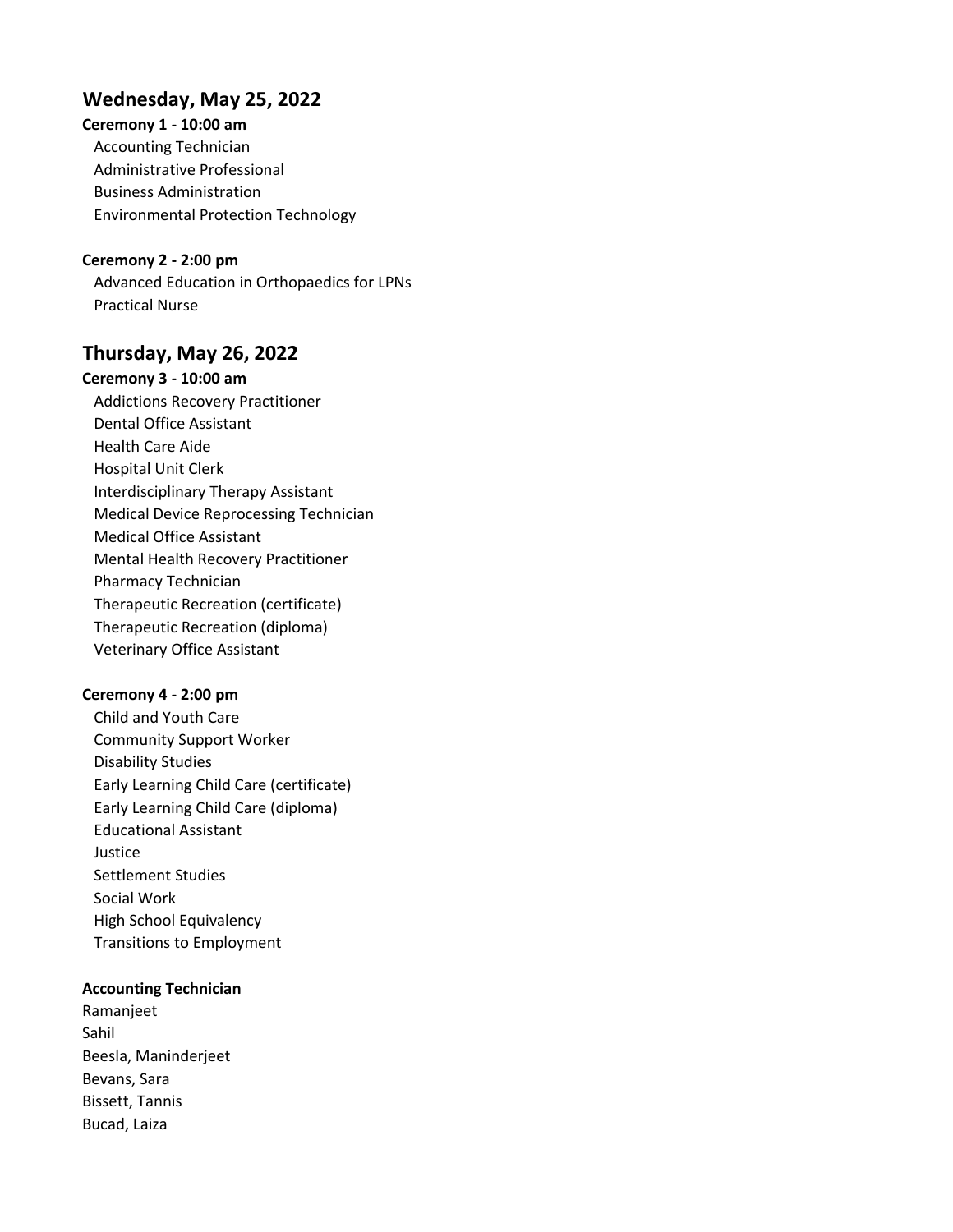Chaudhary, Yamunaben Deol, Simran Gill, Inderpreet Go, Karen Hamelin, Pauline James, Javar Kaur, Navleen Kaur, Ninderpal Kaur, Preetpal Lafleur, Pierre Le, Tuyet Mirjanic, Bogdan Nataway, Alice Omoyodo, Bright Pannu, Manjot Roy, Khudija Santos, Jirehl Sharma, Navjot Singh, Anmoljit Singh, Gurinder Singh, Gurnoor Singh, Gurpartap Singh, Jaskaran Umpherville, Jennifer Van, Monica Vivier, Jessica Wasawas, Maria

### Addictions Recovery Practitioner

Bharti Ademokunwa, Adedoyin Bernardi, Zachary Chimbaira, Marilyn Gray, Karen Kaur, Gurpreet Kaur, Harkirat Kaur, Jaismeen Kaur, Kulvir Kaur, Lovepreet Kaur, Maninder Mickel, Christina Modi, Foram Singh, Manvir

# Administrative Professional

Adams, Lydia Ariyadilokwong, Siriruk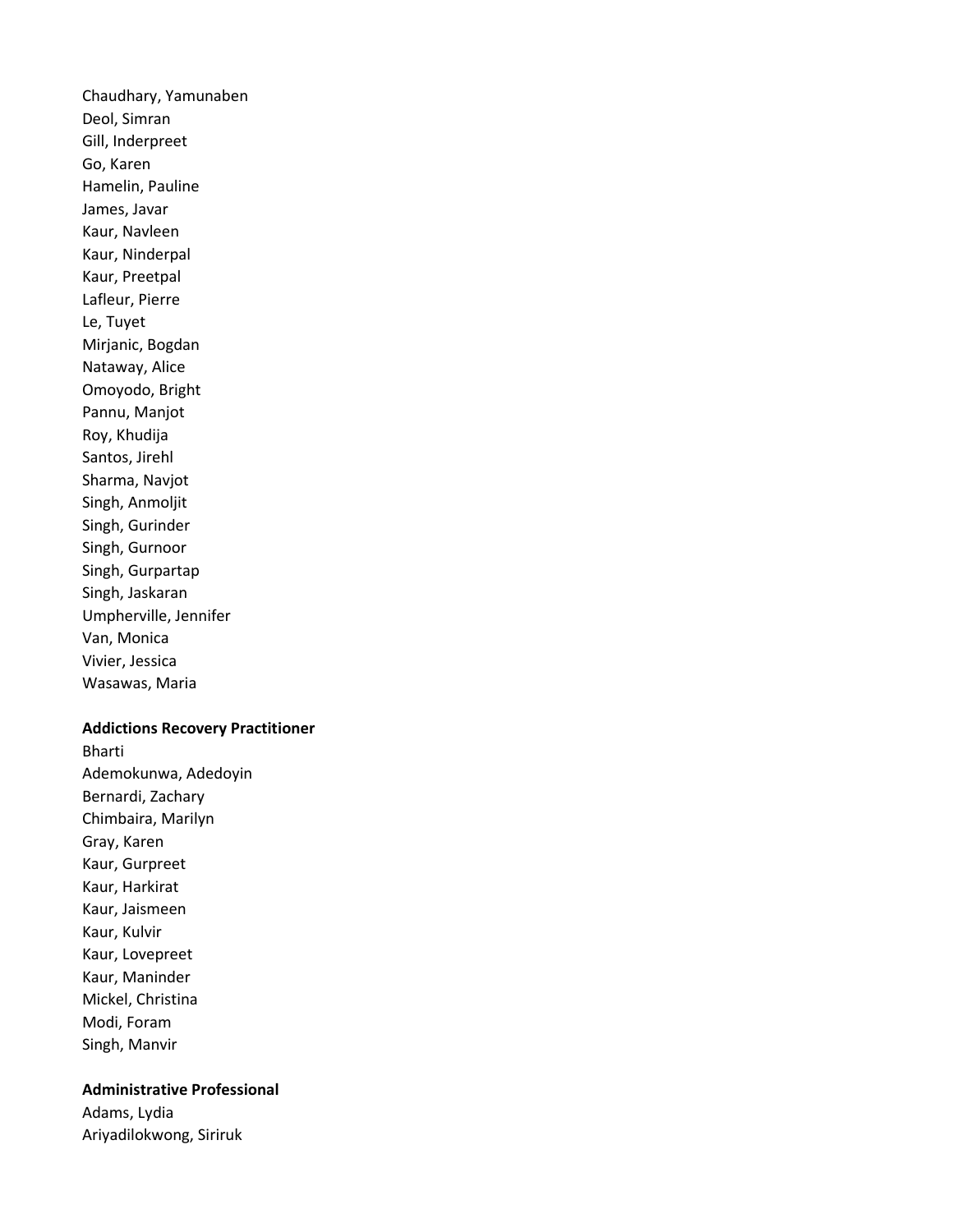Basu, Pronoti Bonaise, Shelby Burghardt, Delaina Cadiz, Rowena Campre, Kieu Cave, Candace Corman, Tiffany Delplanque, Adele Dua, Titiksha Fajardo, Lorra Foulds, Abigail Gomes de Mattos, Priscilla Gooding, Kimberley Gumasing, Maria Harness, Ezra Harrison, Kyla Hohn-Hildenbrand, Rilla Janiten, Sarah Kaur, Amanjot Kaur, Baljinder Kaur, Nehadeep Kaur, Rajwant Kaur, Ranjit Lafleur, Dalyne Larson, Caitlin Lee, Cheryl Makowichuk, Kimberly Mannix, Kelsey Millar, Amanda Mirza, Asad Moellenbeck, Christine Moore-Pierre, Patrina Nataway, Alice Patel, Jainee Rabesca, Jasarah Ramos, George Regala, Tanilen Rehman, Palwasha Reyes, Shanie Sandhu, Neeraj Siddhu, Sahibpreet Singh, Balkar Singh, Gurinder Singh, Jaskaran Singh, Jaskaran Valentine, Shelly White, Rebekah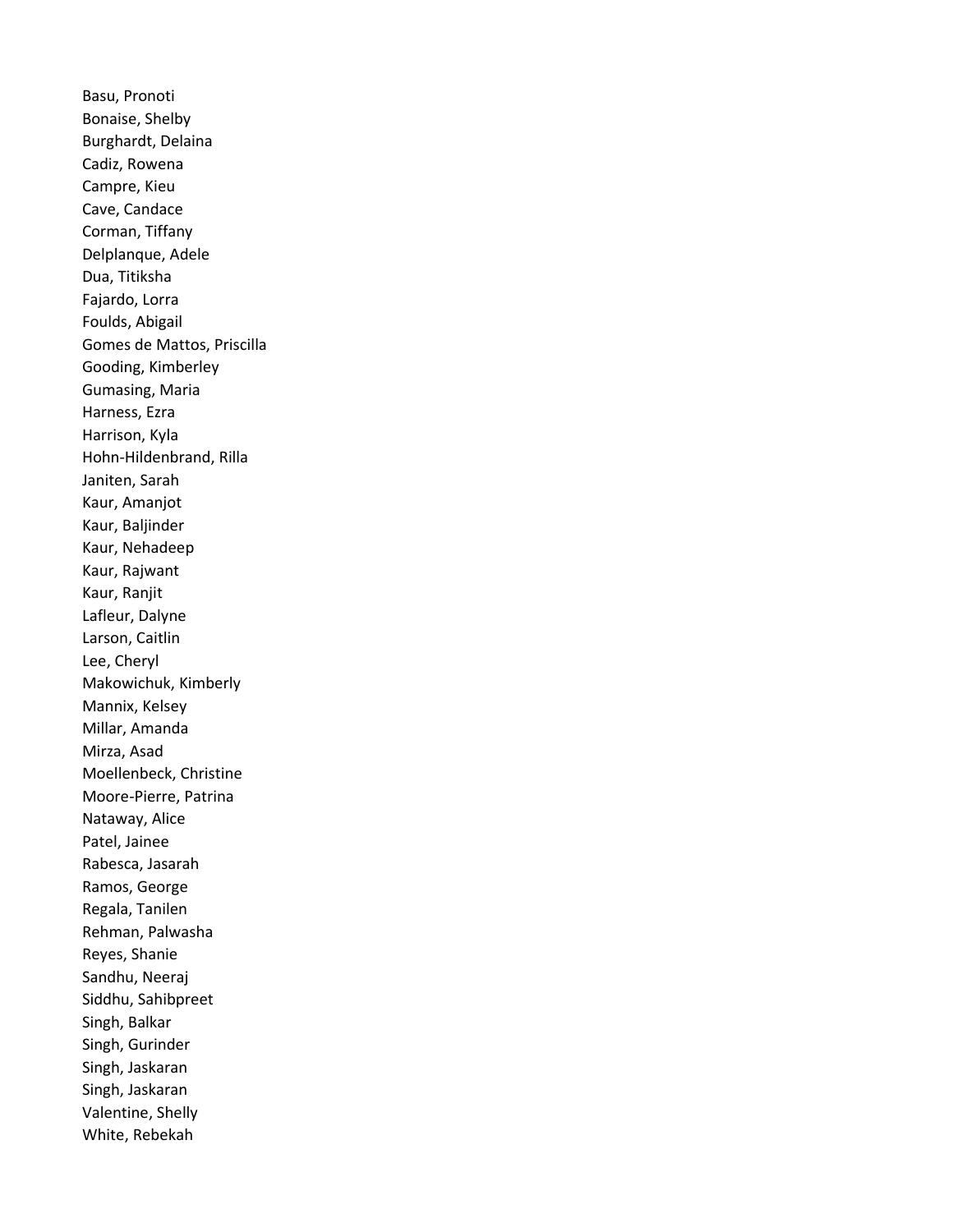Yaremkevych, Ganna Yorke, Melissa

### Advanced Education in Orthopaedics for LPNs

Archibald, Trisha Baclig, Marian Bains, Rashpal Bischoff, Alexandra Dicristafaro, Chelsy Dreger, Danica Edwards, Jeneve Igwegbe, Udoka Lewis, Angela Marsh, Leah McLean, Yvonne Norton-Hall, Sydney Poznanski, Adam Reiter, Sharla Shalansky, Dallas Walker, Ryan Wideman, Emma Wilson, Krysti

### Business Administration

Avantika Eesh Gorika Milandeep Pratham Supreet Vidhi Abraham, Lydia Arora, Tamanna Arora, Teekshan Atasever, Dilara Baby, Berly Bahara, Muskaan Bailey, Sheila Bal, Harmandeep Batish, Dupesh Bawa, Ritika Bhagat, Gaurav Bhardwaj, Akshat Bhatia, Gopika Bhatti, Abhishek Bhatti, Sagar Bhola, Siddharth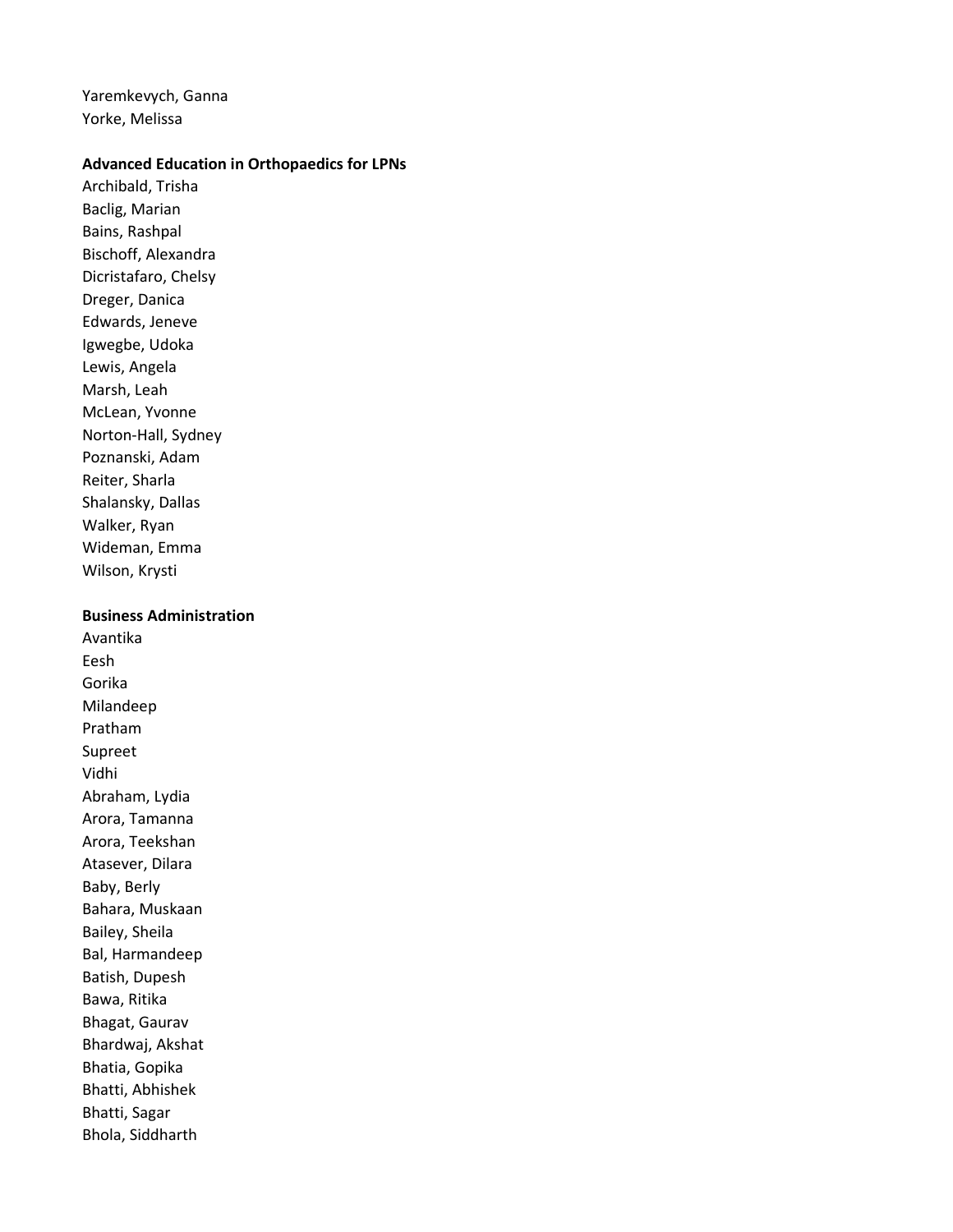Bhullar, Ashavjeet Bhullar, Sukhmandeep Buberwa, Geneveva Chahal, Harsaajan Chawla, Kajal Chloe, Virgin Ciutacu, Octavian Dahiya, Shine Dhaliwal, Jaskaran Dhaliwal, Kiranpal Dhaliwal, Shubhnoor Dhillon, Mohan Dhillon, Sohalpreet Dhindsa, Surinder Dullat, Sukhman Dutta, Taniya Florea, Antonio Gadgill, Pranav Gandhi, Ishaan Gandhi, Karan Garcia Castro, Mariana Garcia, Rizalyn Ge, Baixue Ghuman, Rajveer Gill, Kushaldeep Gill, Rajpreet Gill, Sandeep Gill, Talwinder Gordon, Emily Griffin-Beale, Spencer Gulati, Hargun Gurna, Diljot Hetti Arachchige, Lasintha Joshi, Himanshu Judge, Kartik Judge, Surveen Kailey, Vijay Kanakree, Jamilah Katwala, Hetavi Kaur, Amanpreet Kaur, Arshpreet Kaur, Chandeep Kaur, Gurleen Kaur, Gurleen Kaur, Gursimran Kaur, Gursirat Kaur, Harbeen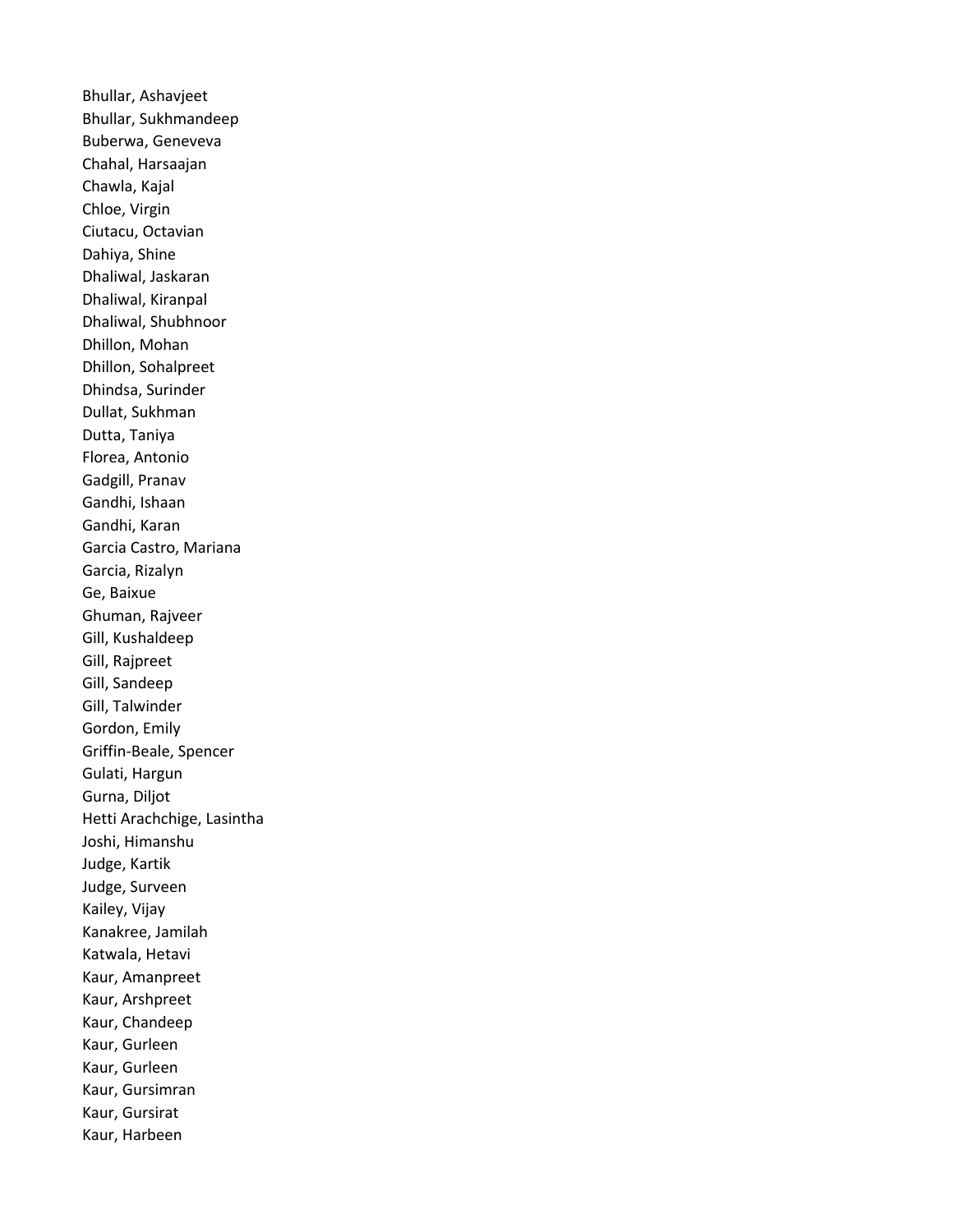Kaur, Harmandeep Kaur, Harmanpreet Kaur, Harmeet Kaur, Harneet Kaur, Ishveen Kaur, Jasanjot Kaur, Jashanpreet Kaur, Jasmeen Kaur, Jasnoor Kaur, Jasreen Kaur, Kamaljeet Kaur, Komalpreet Kaur, Mandeep Kaur, Manpreet Kaur, Manpreet Kaur, Mehak Kaur, Navjot Kaur, Navneet Kaur, Navreet Kaur, Paramjit Kaur, Prabhjot Kaur, Prabhjot Kaur, Preetinder Kaur, Ramandeep Kaur, Ramanjit Kaur, Ramanpreet Kaur, Ramnik Kaur, Ravneet Kaur, Robindeep Kaur, Robindeep Kaur, Sandeep Kaur, Sandeep Kaur, Shubpreet Kaur, Simranjit Kaur, Sukhanpreet Kaur, Vipinpreet Keohane, Ronan Khaira, Heavendeep Khangura, Jaskirat Khera, Yuvraj Khruzina, Olga Kuhnert, Garrett Lee, Minyeong Li, Xiaodong Lombosso Engoya, Ketsia Malhotra, Yatin Malik, Ayush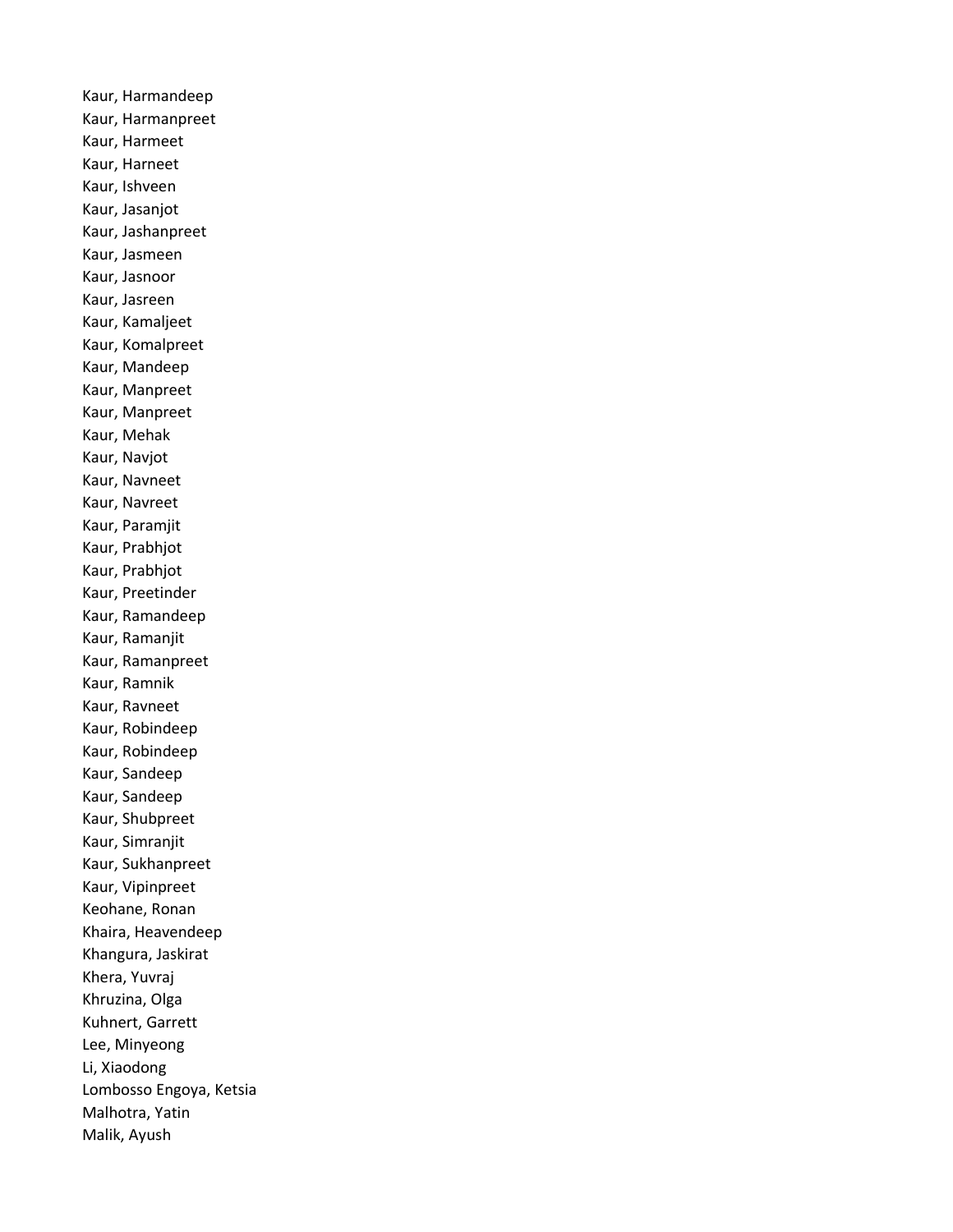Mann, Sahib Mehan, Kartik Mohammad Zaib, . Nazarenko, Pavlyna Nguyen, Jessica Ojikutu- Ewenla, Okikiola Patel, Dhruv Patel, Suhag Pinch, Meghan Preet, Jaskomal Pruthi, Arinder Punj, Kirti Quimson, Oswald Rai, Baljot Riley, Ashley-Rae Rupareliya, Darshit Ryl, Angela Saggu, Rameshari Sailor, Honeykumari Saini, Rahul Sains, Jasdeep Salwan, Riya Sandhu, Taranvir Sandhu, Yashgaurav Sekhon, Rukmanreet Sharma, Aan Sharma, Parul Sharma, Rhythm Sidhu, Deepishnoor Sidhu, Ikreet Sidhu, Satvir Singh, Amarjit Singh, Anterpreet Singh, Armaandeep Singh, Atinderpal Singh, Dhruvraj Singh, Dilpreet Singh, Gurpreet Singh, Gurvinder Singh, Harjas Singh, Harjot Singh, Harjot Singh, Harjot Singh, Harmanbir Singh, Harmanjeet Singh, Harmanpreet Singh, Harshpreet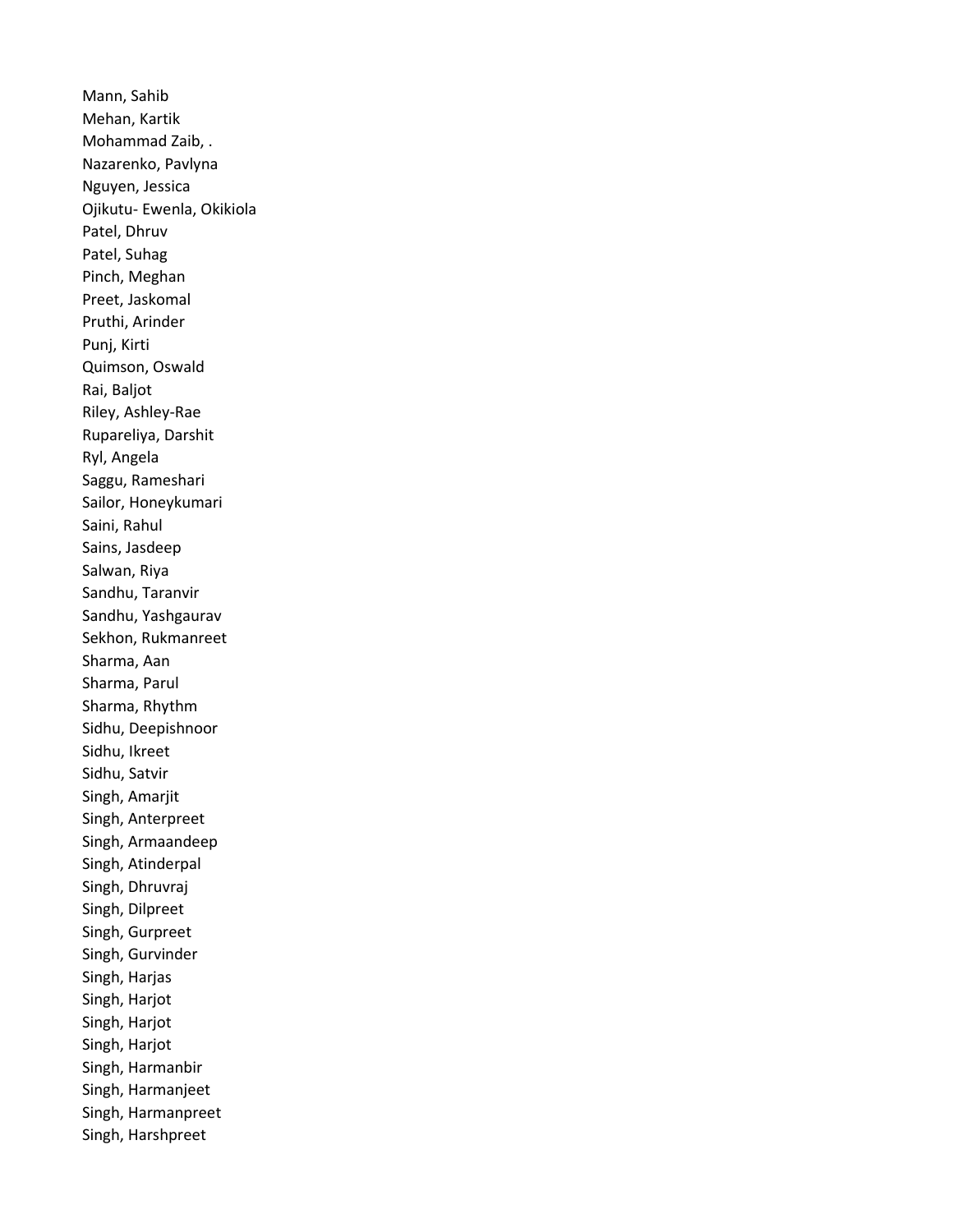Singh, Harsimranjit Singh, Inderjeet Singh, Inderpreet Singh, Jasmeet Singh, Jhirmaljeet Singh, Kamaldeep Singh, Kanwarpal Singh, Karandeep Singh, Lovejeet Singh, Lovepreet Singh, Lovepreet Singh, Maninder Singh, Manveer Singh, Narinder Singh, Navkiran Singh, Prabhjot Singh, Ranveer Singh, Ravikaran Singh, Sahibjeet Singh, Sandeep Singh, Sangram Singh, Snawer Singh, Tamanpreet Singh, Tanbir Singh, Taranveer Singh, Tejbir Singh, Yuvraj Sodhi, Anshjiv Sowery, Chantal Talwar, Harmeet Verma, Nitin Verma, Sourabh Vij, Jayaditya Walia, Arjun Walia, Inderpal Westman, Eric

## Child and Youth Care

Anderson, Courtney Anusiem, Rita Bains, Sabrina Chiles, Sasha Dermanovic, Jelena Grabski-Wawer, Syilvana Hetherington, Erica Kaur, Priyadeep Laminta, Nelgee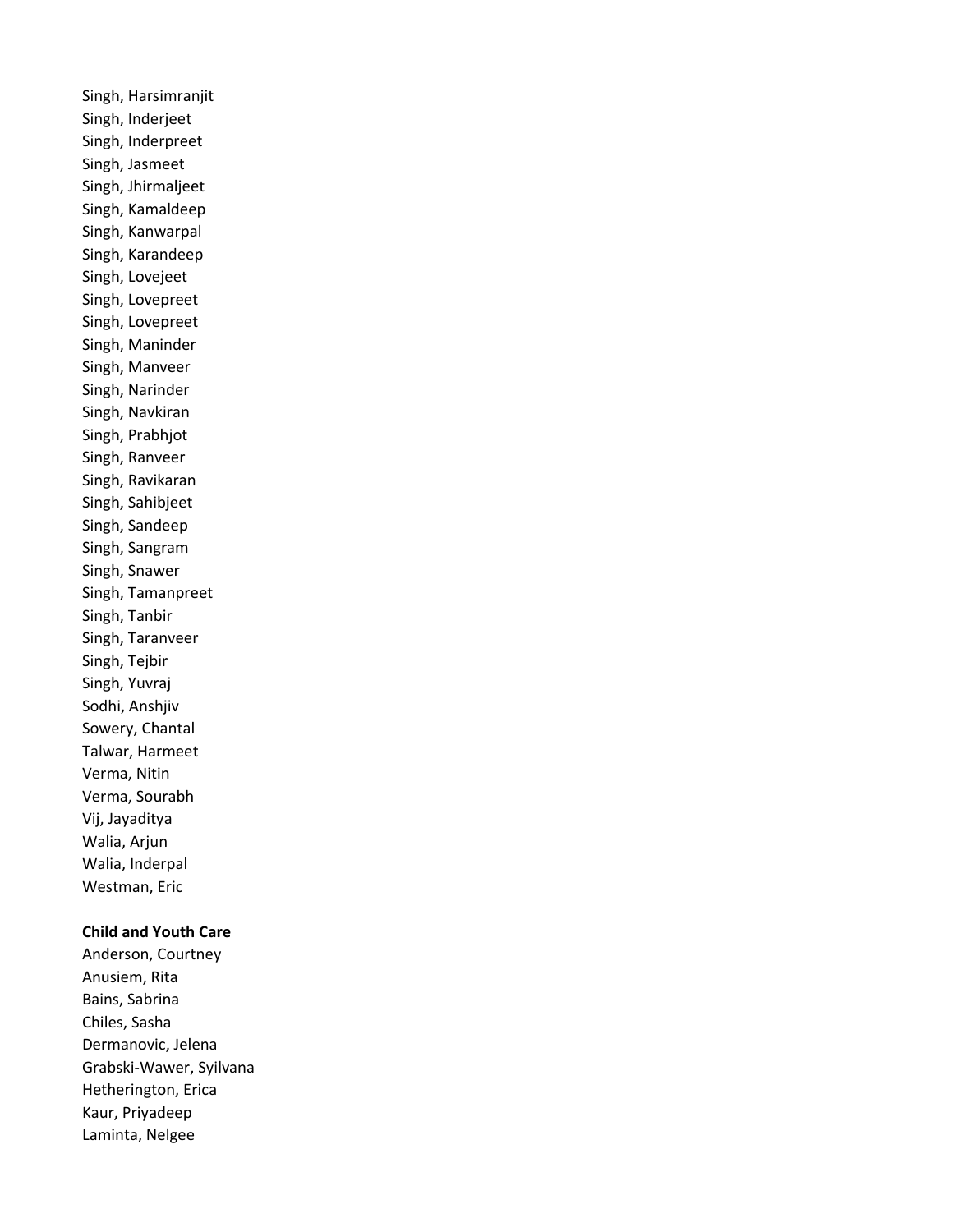Lavallee, Gianna Lowery, Justine Moussa, Yumna Neff, Racheal Robayo Ramirez, Danna Robinson, Caitlyn Robinson-Erskine, Hayley Sebastian, Payden Simmons, Erin Singh, Balkaranjot Singh, Mandeep Taypotat, Jalisa Wardere, Amina Whitford, Mackenzie

## Community Support Worker

Adebayo, Anuoluwapo Adelowo, Beatrice Ahmad, Fetia Albert, Karyss Dhaliwal, Simranjeet Dober, Nicole Frame-Ray, Kaylee Goswami, Lubhani Houle, Kailey Huynh, Mary Janvier, Michelle Kanu, Fatmata Kaur, Arshbeer Kaur, Gurjot Kaur, Harpreet Kaur, Navneet Kaur, Navneet Kaur, Sandeep Kaur, Sandeep Leon, Belinda Noor, Sidra Paton, Bea Rushton, Tanaya Sachdeva, Riaz Sawan, Katie Sharma, Ankita Shaw, Sherry Singh, Inderjeet Smith, Kendel Theberge, Julie Whitebear, Robyn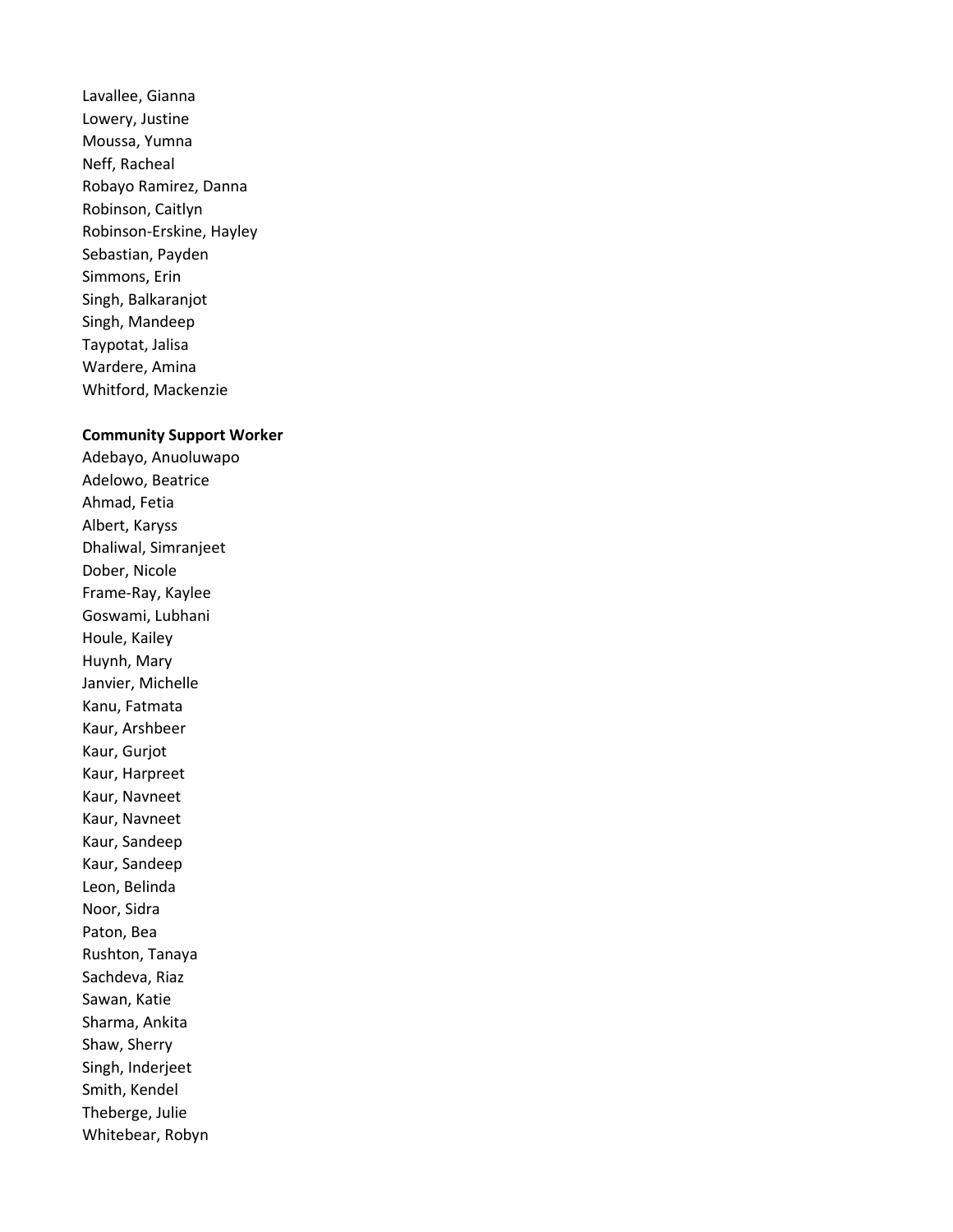Zheng, Tiffany

## Dental Office Assistant

Bigelow, Brittany Bjerke, Keri Bolinas, Alec Brannan, Courtney Buo, Mark Chau, Adriana Chunkria, Preeti Ciesla, Ashley Conlon, Tamara Dawe, Raha Delisle, Paige Diachuk, Celia El-Kalany, Marwa Forbes, Asheka Foster, Nikole Frederick, Elizabeth Hanninen, Alexis Hlewka, Haley Kaur, Amanpreet Lado, Margret Lara, Manases Larsen, Shaelyn Lin, Antia Malin Ahmed, Bisharo Meyerink, Sarah Northrup, Ashley Perigrino, Korinne Perree, Krystal Primeau, Christine Qi, Fei Rauf, Erin Sevosik, Deanna Shin, Ji Smith, Reyane Spear, Kristin Standing, Dakota Tenbrinke, Kaitlyn Trinidad, Nikolai Tustin, Andrea Wagner, Kendal Weleschuk, Jorja Williams, Cassandra Yongco, Meredith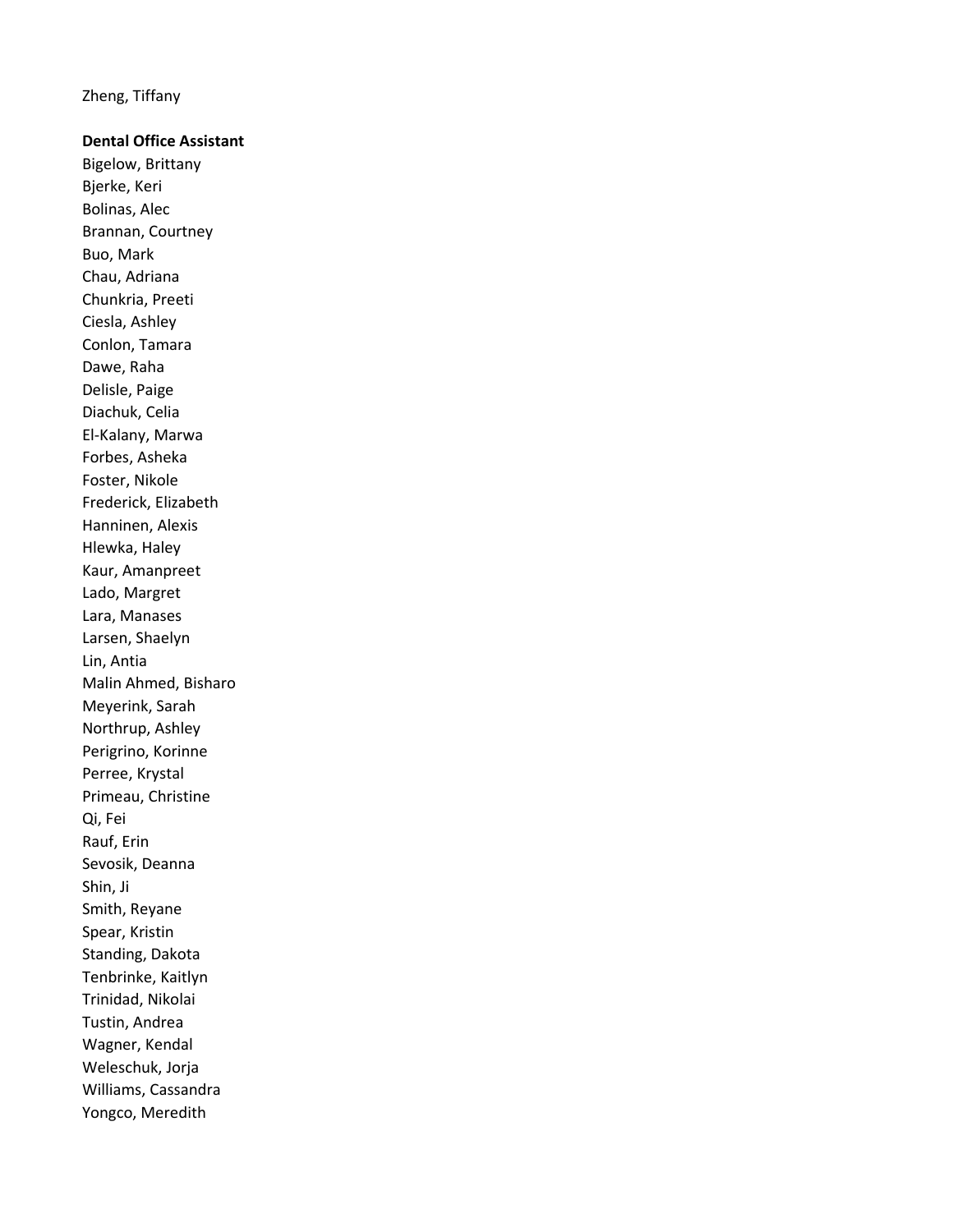## Disability Studies

Babalola, Kazeem Kaur, Manmohit

## Early Learning Child Care (certificate)

Aftab, Daniya Diza, Marie Dobrescu, Ana-Maria Falkenby, Karin Hegedus, Emily Kapoor, Chhaya Morya, Shivangi Nightingale, Sarah Patel, Hajmina Perera, Dulmi Pierce, Jessica Sandhu, Harkirat Seblos, Leny Sharma, Alisha

Early Learning Child Care (diploma)

Dilsher Guntash Harleen Jasdeep Panthpreet Ramanpreet Raveena Acheampong, Phoebe Arora, Sahil Bagnol, Fatima Bakal, Fatuma Belay Araya, Biruktawit Bhullar, Harjot Brar, Ladwinder Brar, Manjot Brodie, Sacha Brown, Sasha-Kay Buehrer, Ally Chahal, Sukhmandeep Chaudhary, Neha Cumberland, Latoya De Los Reyes, Alexa Del Valle De La Rosa, Fabiola Dela Cruz, Ayanna Dhaliwal, Ramanpreet Dhami, Tejinder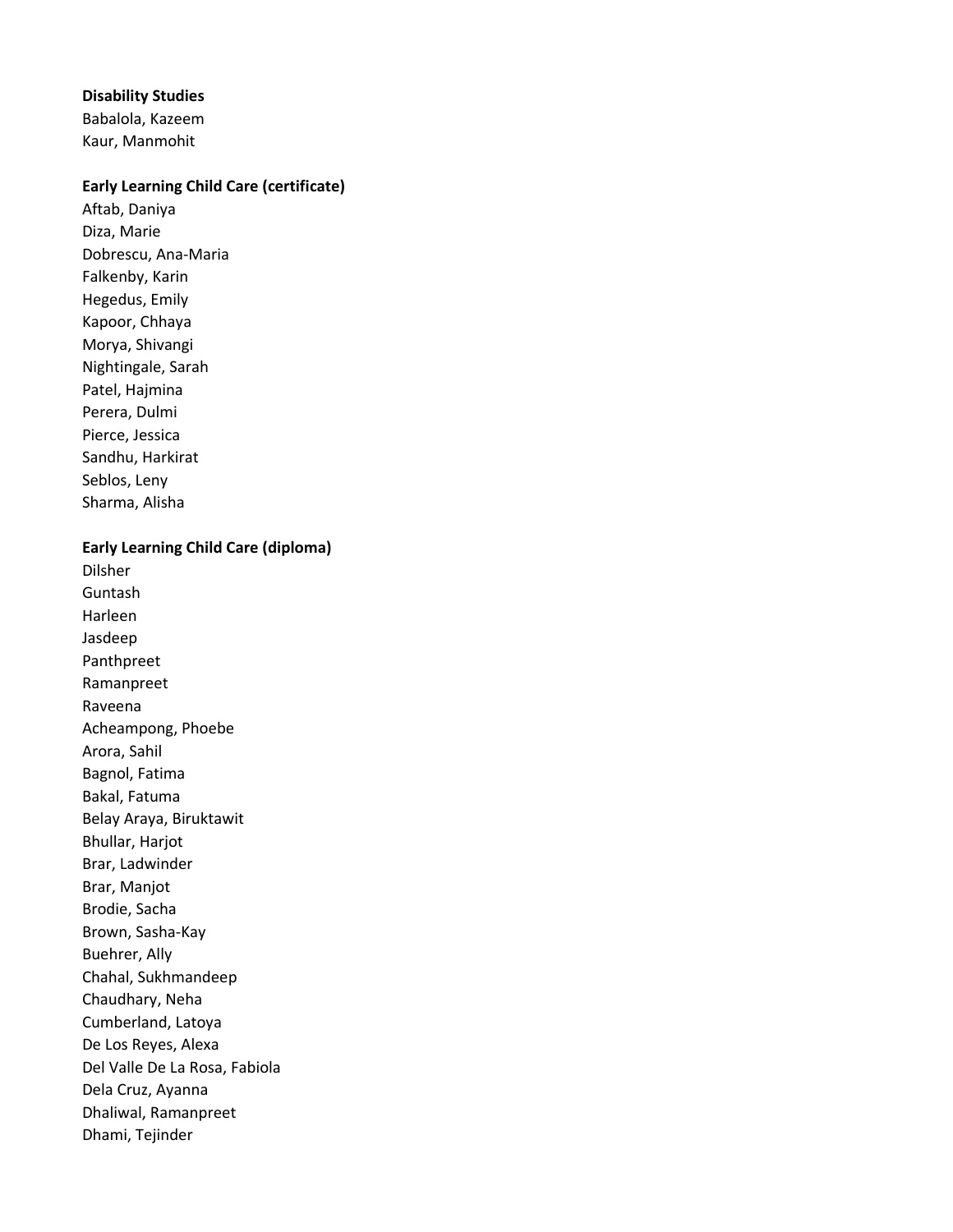Diangson, Janeth Ebong, Jihan Fagbemigun, Tinuola Feca, Coleen Grewal, Bhawanjot Grewal, Shubhdeep Hacker, Lisa Insole, Jena Issa, Fatima Juneja, Gunjan Kampe, Arantxa Kaur, Amanat Kaur, Amreet Kaur, Amrit Kaur, Anupreet Kaur, Anureet Kaur, Arshpreet Kaur, Ashmeet Kaur, Damanpreet Kaur, Damanpreet Kaur, Gurseerat Kaur, Harmanpreet Kaur, Harsimran Kaur, Jashandeep Kaur, Jaspreet Kaur, Jass Kaur, Kamalpreet Kaur, Khushdeep Kaur, Kiranpreet Kaur, Komaljeet Kaur, Lovedeep Kaur, Manpreet Kaur, Manpreet Kaur, Manraj Kaur, Mansimrat Kaur, Navdeep Kaur, Navneet Kaur, Navreet Kaur, Parminder Kaur, Prabhjot Kaur, Prabhjot Kaur, Rajbir Kaur, Rashneet Kaur, Sarbjit Kaur, Satnam Kaur, Sukhdeep Kaur, Sukhmandeep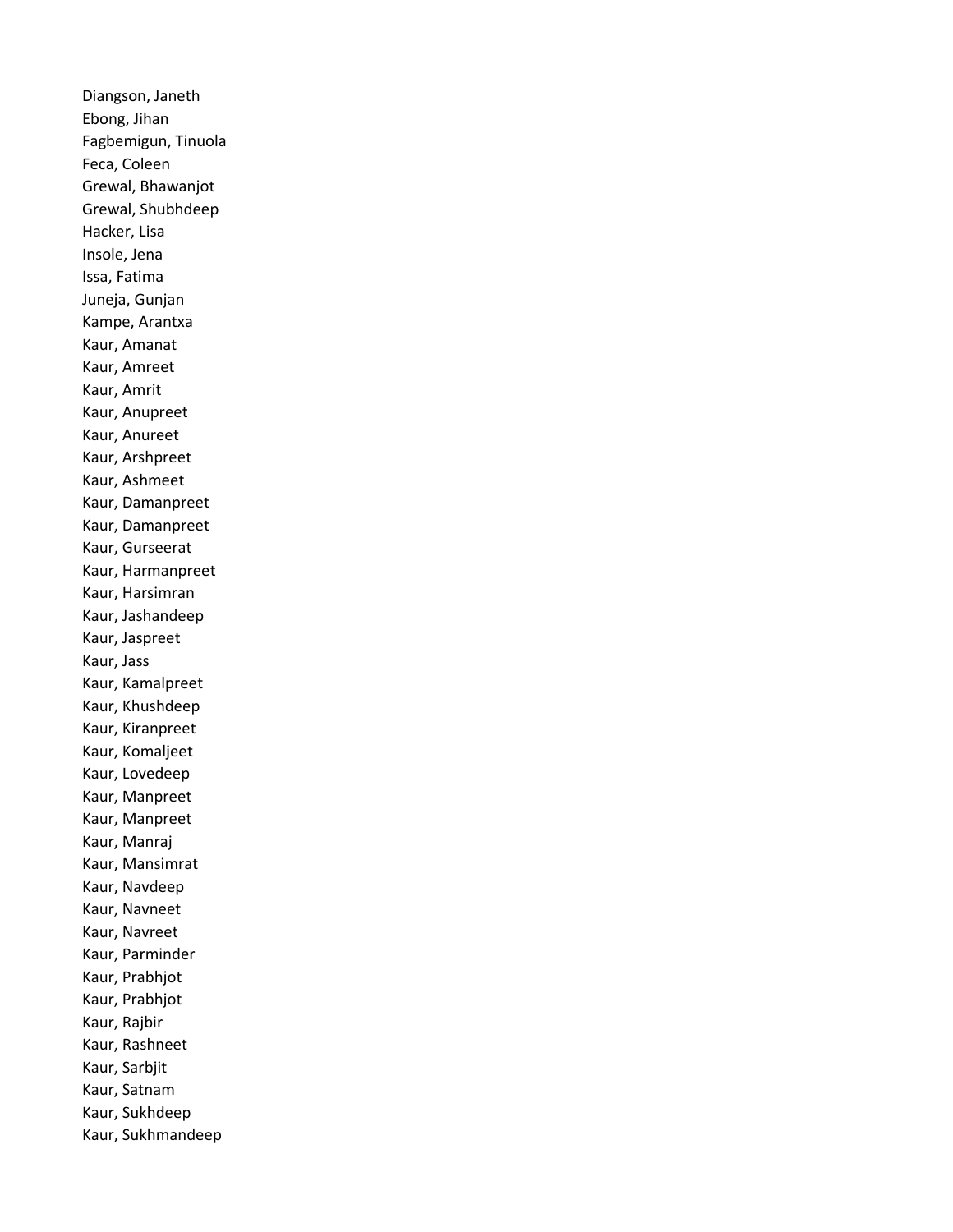Kaur, Sukhpreet Kaur, Tamanpreet Legrow, Abby Logronio, Jasmine MacDonald, Amy Madan, Gracie Makkar, Brahmleen Marquez, Hannah Mehta, Sanchita Monfiero, Jameanne Moridi, Sharareh Ngo, Di Olatokun, Oluwatoyosi Omar, Zahra Ong, Rossanna Punia, Sheetal Rahal, Nariman Randhawa, Aashreet Raoufi Rad, Maryam Reid, Shelby Rogers-Kumar, Ceryssa Sandhu, Jaskirat Sanson, Emmeline Sharma, Deeksha Shelton, Skylar Shimranjeet, Shimranjeet Sidhu, Amrinder Siebold, Britta Singh, Anmoldeep Singh, Azad Singh, Diljyot Singh, Karanpreet Singh, Karanvir Singh, Loveleen Singh, Mandeep Singh, Rajveer Singh, Tejinder Sraa, Karanpreet Sunil, Keerthi Thakur, Palkin Thiessen, Cassandra Verma, Eshan Vinod, Devika Walker, Debra-Ann Writer, Saniya Zwack, Jessica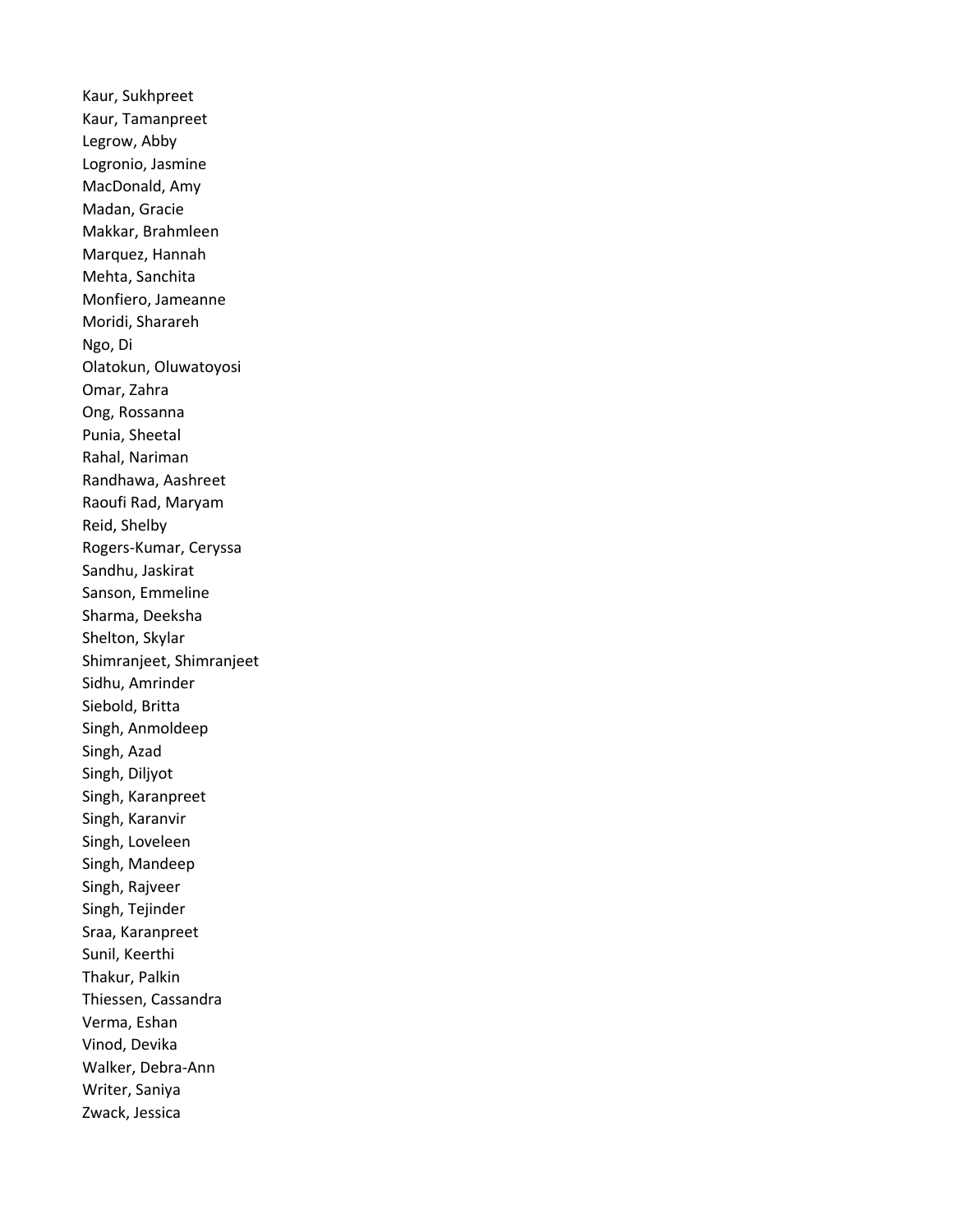## Educational Assistant

Dong, Nicholas Fehr, Megan Hauf, Elise Hill, Jaala Hoberg, Raquelle Kaur, Loveleen Kaur, Manpreet Khorfane, Layal Krohman, Sarah O'Donovan, Karen Persaud, Angela Petrick, Jessica Pudwell, Zeina Rivera, Martha Rose, Kimberly Russell, Jessica Singh, Gurmanpreet Tinana, Kaye Welch, Camree Williams, Jalyn Wood, Nikita

## Environemental Protection Technology

Chahat Billing, Gaganpreet Brar, Varinder Chugh, Nishu Kaur, Gurpreet Kaur, Simranjeet Singh, Prabhpreet Singh, Sandeep

### Health Care Aide

Bhawna Isha Abiera, Maria Ackimenko, Courtney Agustin, Karlson Albert, Kathryn Alejo, Shekinah Aliman, Rosalia Alkestrup, Megan Anderson, Kaelyn Argosino, Rechelda Aryal, Sirjana Asuncion, Arlene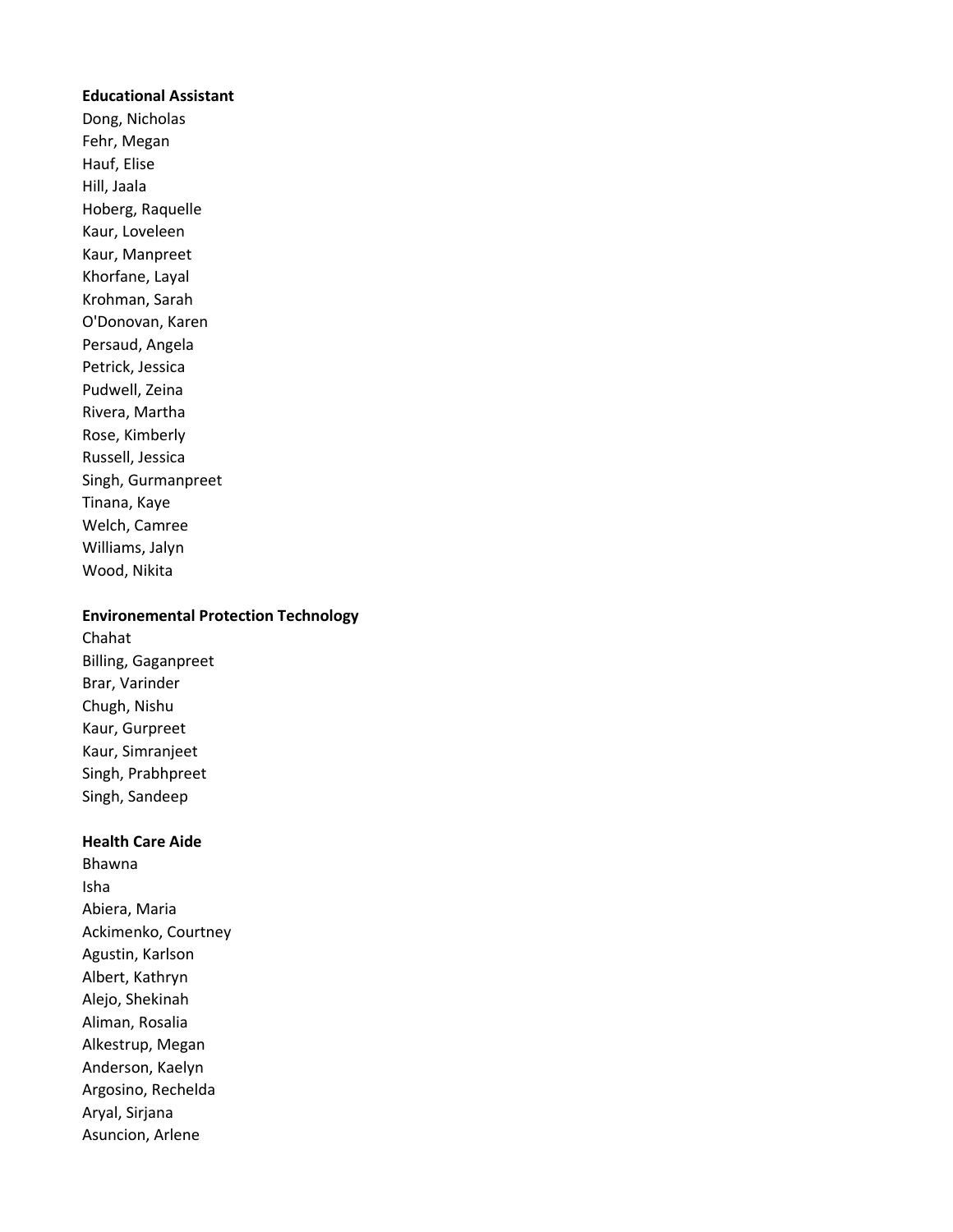Bacala, Marian Badong, Godwin Bailer, Brittany Bailey, Jessica Bangura, Umaru Barth, Alycia Bartolome, Ana Barton, Geanne Basat, Delilah Basat, Nian Basnet, Krishna Baumgartner, Payton Bautista, Clarissa Bautista, Sonny Beisel, Grace-Anne Bell, Rhonda Bellows, Melinda Beltran, Via Bertin, Hayley Bisht, Anamika Bitoro, Sharelou Bodrovics, Jane Borg-Brown, Breanna Borromeo, Joseph Bow, Tiana Bowie, Carmin-Lee Bretzer, Mark Broatch, Ian Buffalo, Jerilee Burns, Emma Camiring, Maricel Carter, Devyn Castillo, Ma Cayabyab, Cherry Cepeda, Catherine Chapotelle, Haley Chechotko, Anastacia Chisholm, Jade Colosimo, Janelle Congi, Mya Corkum, Ashley Coyote-Kennedy, Emily Cruz, Sarah De Vera, Joana Delos Reyes, Angelica Demong, Carol Dipus, Jason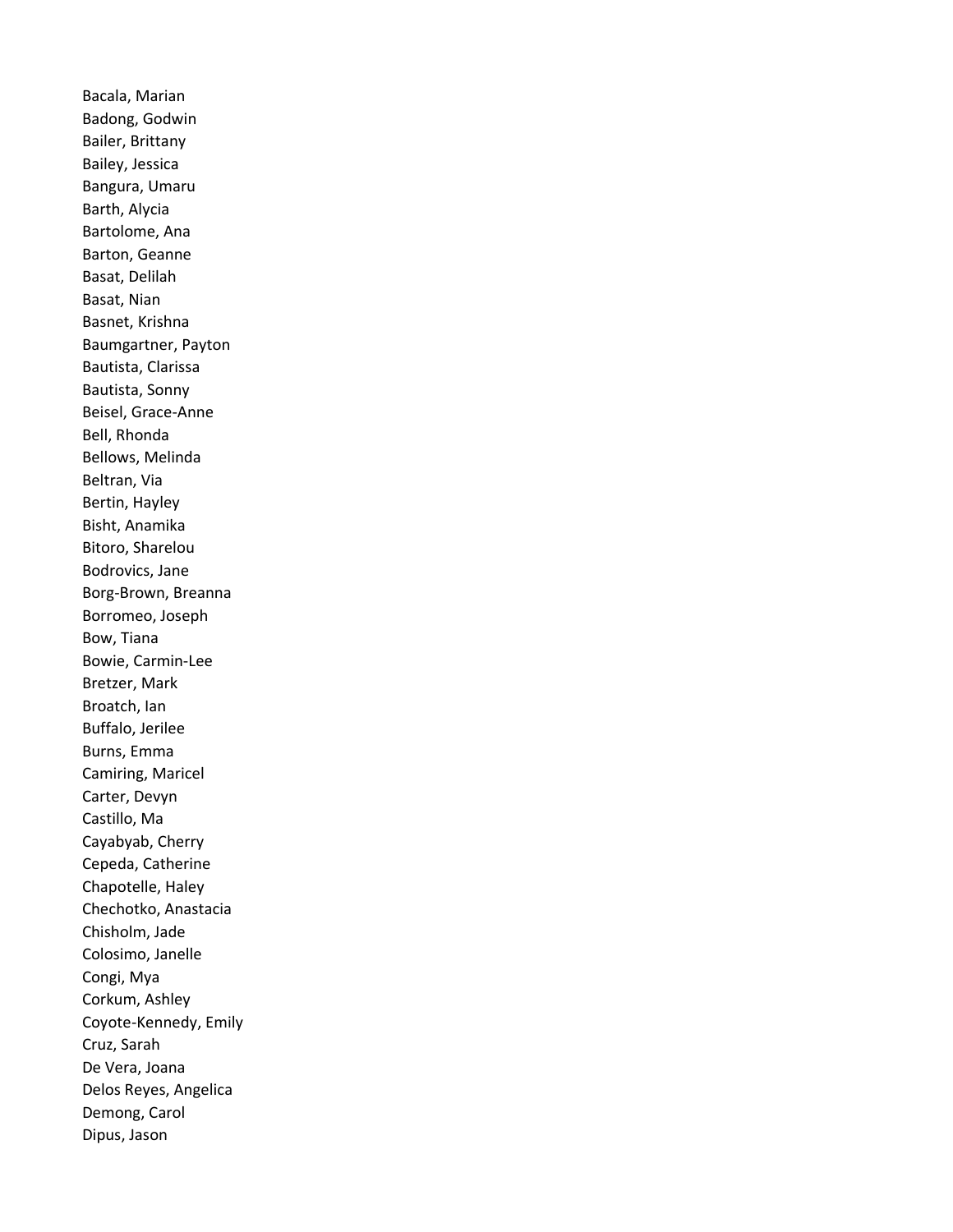Donovan, Randi-Leigh Dordevic, Jelena Drew, Alicia Elman, Cristyfanie Equila, Renalynn Estrada, Kyle Flores, Mary Francisco, Tricia Frunchak, Devin Garchitorena, Sherrida Garduque, Jalen Gawlik, Dariane Gele, Vanessa Getson, Hailey Goldsworthy, Aaliyah Gong, Shenandoah Goodbrand, Lily Grant, Camille Grant, Selena Gregson, Alicia Guico, Rachel Guingab, Charles Haraan, Gloria Harder, Selena Hart, Emily Hartt, Mercedita Heer, Samantha Hertel, Courtney Hopfe, Kellsie Hopkins, Alyssa Illes, Destiny Jacknife-House, Jesse Jalhan, Neha Javier, Teodorico Jeglum, Paige Johnson, Keith Jubinville, Larissa Kalra, Sonali Karamouzis, Kylee Kaur, Amanpreet Kaur, Anmoldeep Kaur, Arminder Kaur, Hardeep Kaur, Harnoor Kaur, Inderjeet Kaur, Jasveer Kaur, Kiranjeet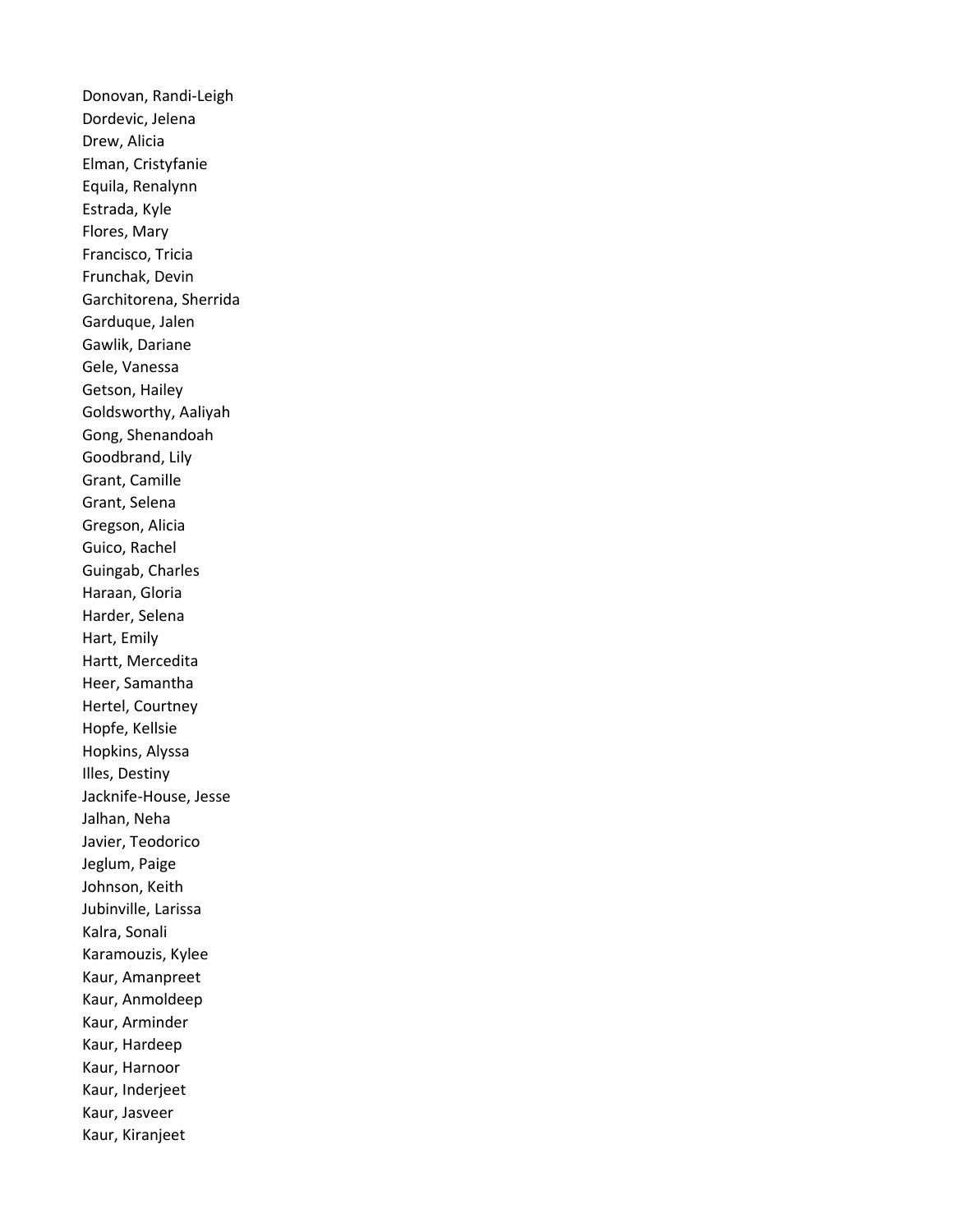Kaur, Manpreet Kaur, Manpreet Kaur, Manpreet Kaur, Manpreet Kaur, Nimrat Kaur, Prabaldeep Kaur, Prabhjot Kaur, Ramandeep Kaur, Ravdeep Kaur, Sagandeep Kaur, Simranroop Kaur, Simrat Kaur, Taranpreet Knaap, Katherine Konojacki, Sara Kopetski, Cameron Langat, Winnie Lavergne, Alyson Letto, Cole Leversuch, Regan Leyson, Ivy Livingston, Camarla Lopez, Tammy MacDonald, Alicia Malaia, Tetiana Manghi, Tatiana Maningat, Chelsea Marion, Ashley Marques, Jocelyn Marsh, Jade Masengo, Bakankina Masirag, Marivic Mayr, Sanita Mclean, Carey Medal, Taylor Meeks, Misty Metzger, Melissa Miranda, Cheryl Moen, Savannah Mohammed Ali, Shaimaa Molina, Nicole Mollenbeck, Samantha Mondana, Keren Morya, Shivangi Muradi, Zoya Mziray, Mwanahamisi Navarro, Rowena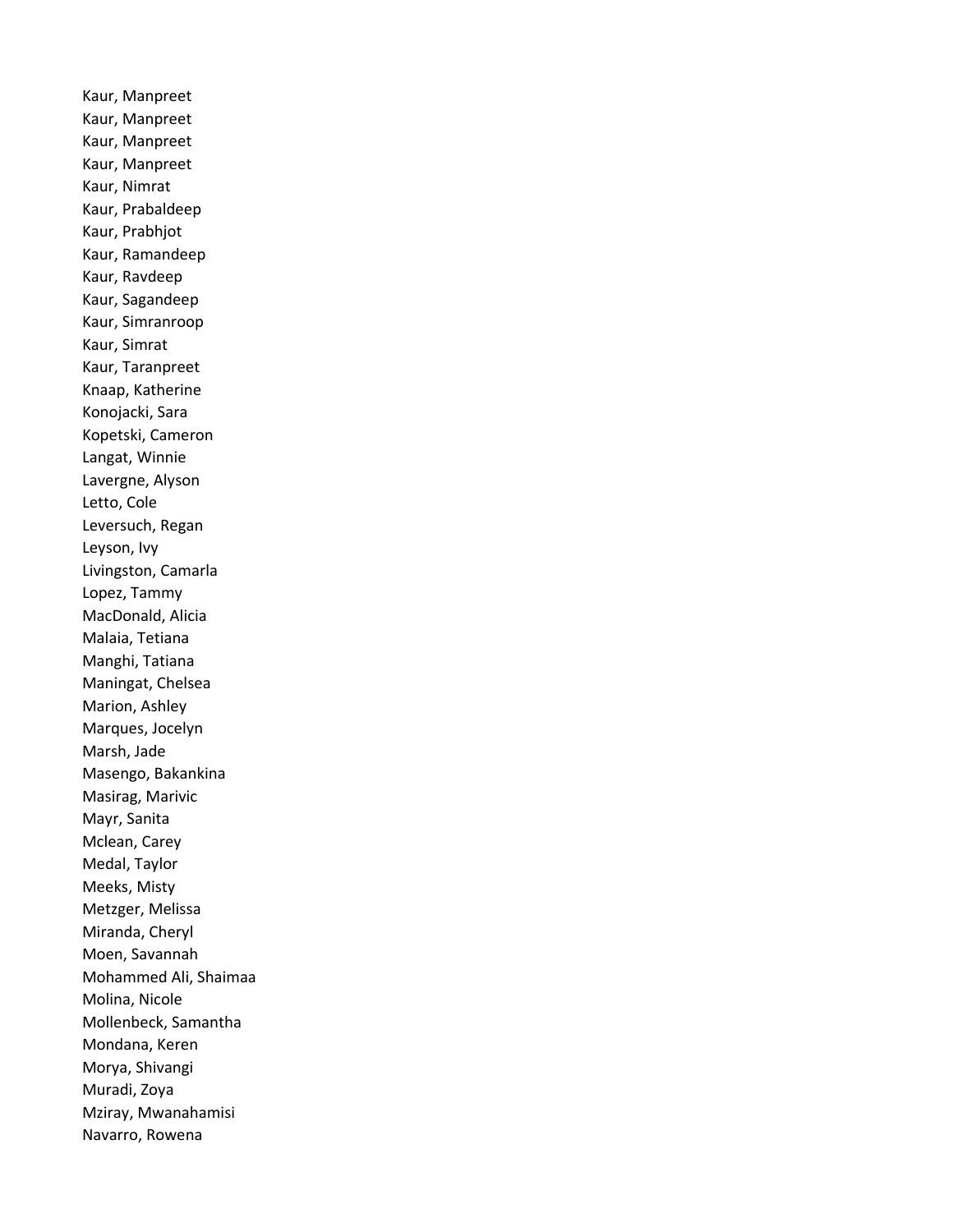Nelson, Stacey Ngesa, Deogyne Nicholas, Lindsey Nnagha, Chidimma O'Hara, Chantelle Oirere, Peninah Okoren, Michelle Olinek Geb Drescher, Simone Oliver, Victoria Ollson, Brandi Olorvida, Johannah Orban, Paige Osazuwa, Enorense Palangdan, Geselle Parab, Mahek Paradis, Doris Pasinos, Ryen Pastrana, Kane Pawlowich, Shalyn Perania, Stacy Peters, Jillian Petryshyn, Anna Pittman, Billi Potter, Sherri Poulimenos, Sheryl Poulin, Deirdre Prine, Rebekah Priyashna, Shenal Querengesser, Mandy Ramos, Melanie Raymound, Sweet Reed, Mylene Reid, Kirsten Robertson, Charles Romain, Corese Rosales, Elisha Rosenkranz, Samantha Russell, Adrianna Saini, Arwinder Santos, Leirie Say, Say Schmidt, Alison Schulmeister, Raelene Scott, Katrina Shaikh, Aasim Shields, Simona Shimenosky, Nadia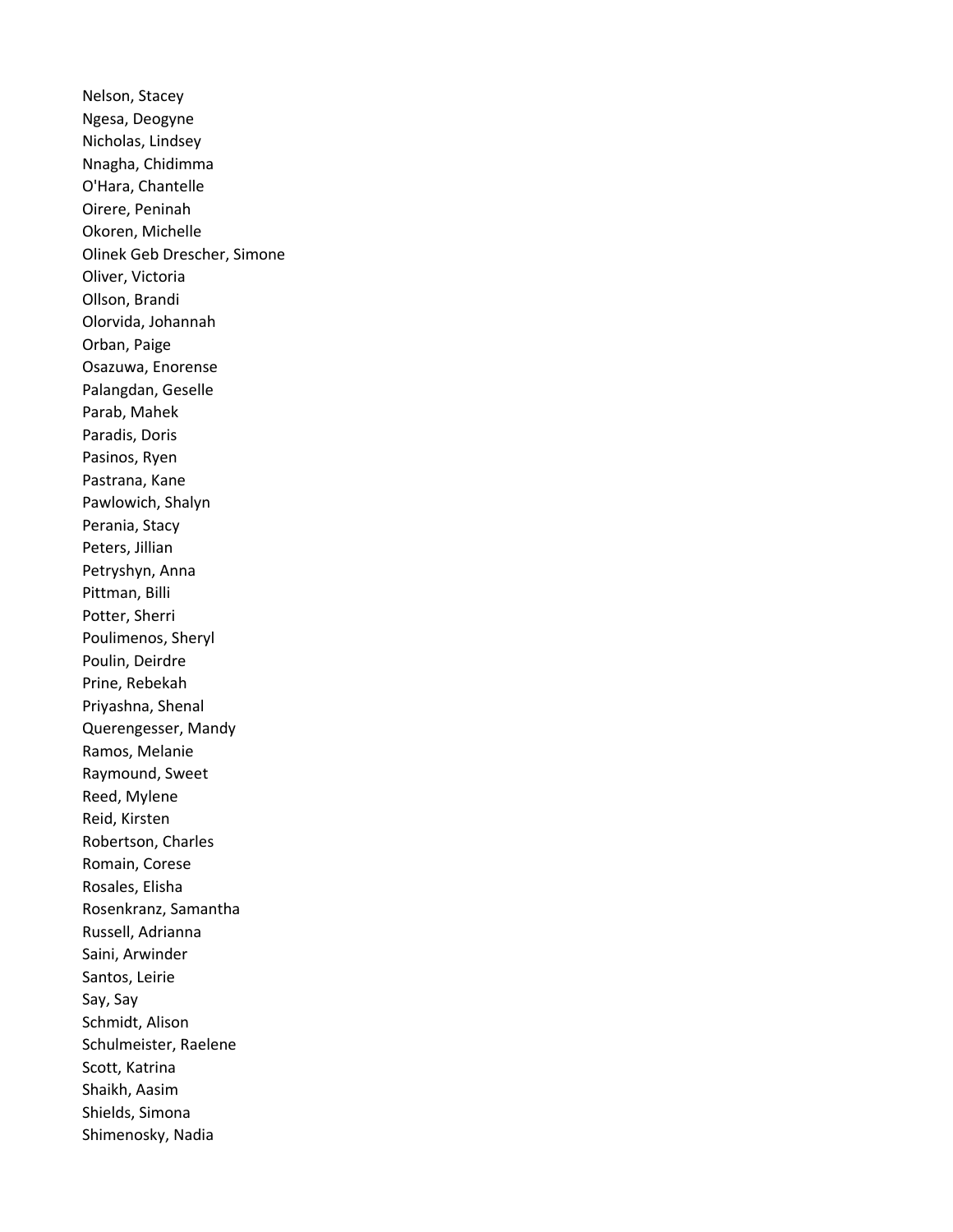Singh, Balram Smith, Avianna Sowinski, Maria Spencer, Annicia Spenst, Jodi St. Onge, Serenity Stephen-Garneau, Emily Sterling, Jodian Stevens, Kayla Stewart, Jennifer Stoby, Tricanna Stoll, Valerie Stout, Susan Stubbard, Joshua Taak, Ishwar Taylor, Emily Tewolde, Leah Tividad, Rachel Tocheniuk, Mikaelynn Toews, Marilyn Torregosa, Jefferson Trelenberg, Candice Trimor, Sheila Tupper, Anna Tyler, Gerri Uzoma, Clinton Volk, Kimberland Voss-Dahl, Courtney Wamona, Marie Wenger, Brett Wenisch, Elisha Werbowy, Serena West, Madyson Wijayasiri, Nilmini Wilson, Tiana Wood, Cynthia Wright, Amanda Yochim, Gillian

# High School Equivalency

Abdelhamid, Zainab Abdi, Nimo Acosta, Rizzalyn Alhouchaimy Ep Anas, Joelle Berhe, Rebeka Boutilier, Cheyenne Brennan, Erin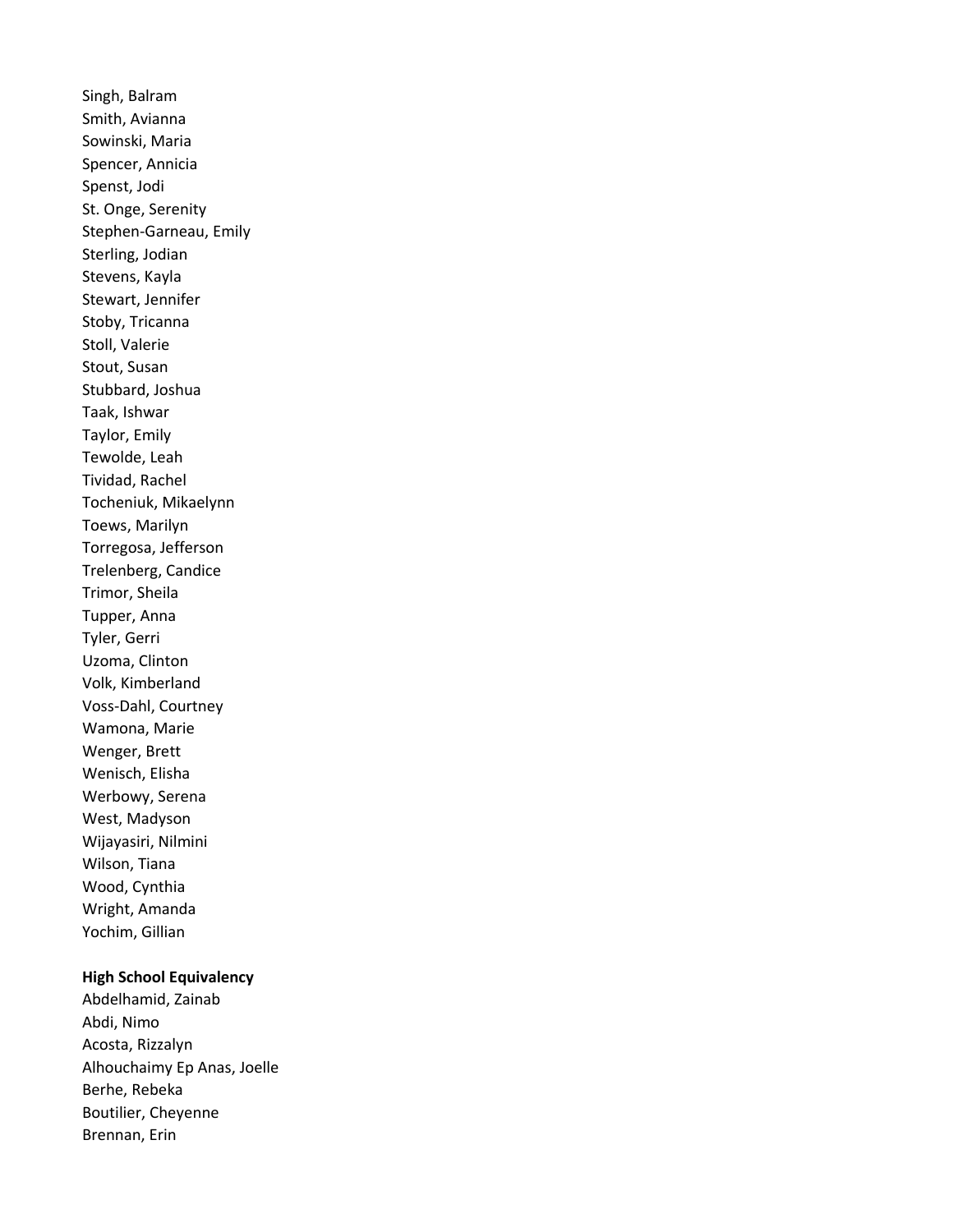Brule, Gaylene Bunning, Juliette Dawson, D'Andria Fontaine, Stephanie Garcia, Marie Gauthier, Laurie Hamad, Mohammed Hmaiyed, Mustapha Houle, Cora Indamutse, Ange-Minerve John Dowers, Shanika Kalra, Manjit Ladouceur, Lindsay Lizazi, Ntema Morris, Jessica Obiri, Joseph Proctor, Dawnlyn Qiu, Weilin Robillard, Amanda Townsend, Bee Tran, Cuong Ulrich, Cory Welday Zerezghi, Salem Westfall, Karina Yonjan, Shirisa

## Hospital Unit Clerk

Gagandeep Amorim, Daniella Anderson, Cassandra Awuah, Curtlin Badesha, Mandeep Badesha, Parneet Bermejo, Denielle Berner, Megan Bertolin, Isabella Blundon, Jessica Bott, Cayley Bourke, Raedyn Boustead, Jennifer Bowie, Emily Brammar, Paige Burden, Sarah Butt, Heather Cabiling, Morris Calcano Trejo, Eugenia Caljouw, Tami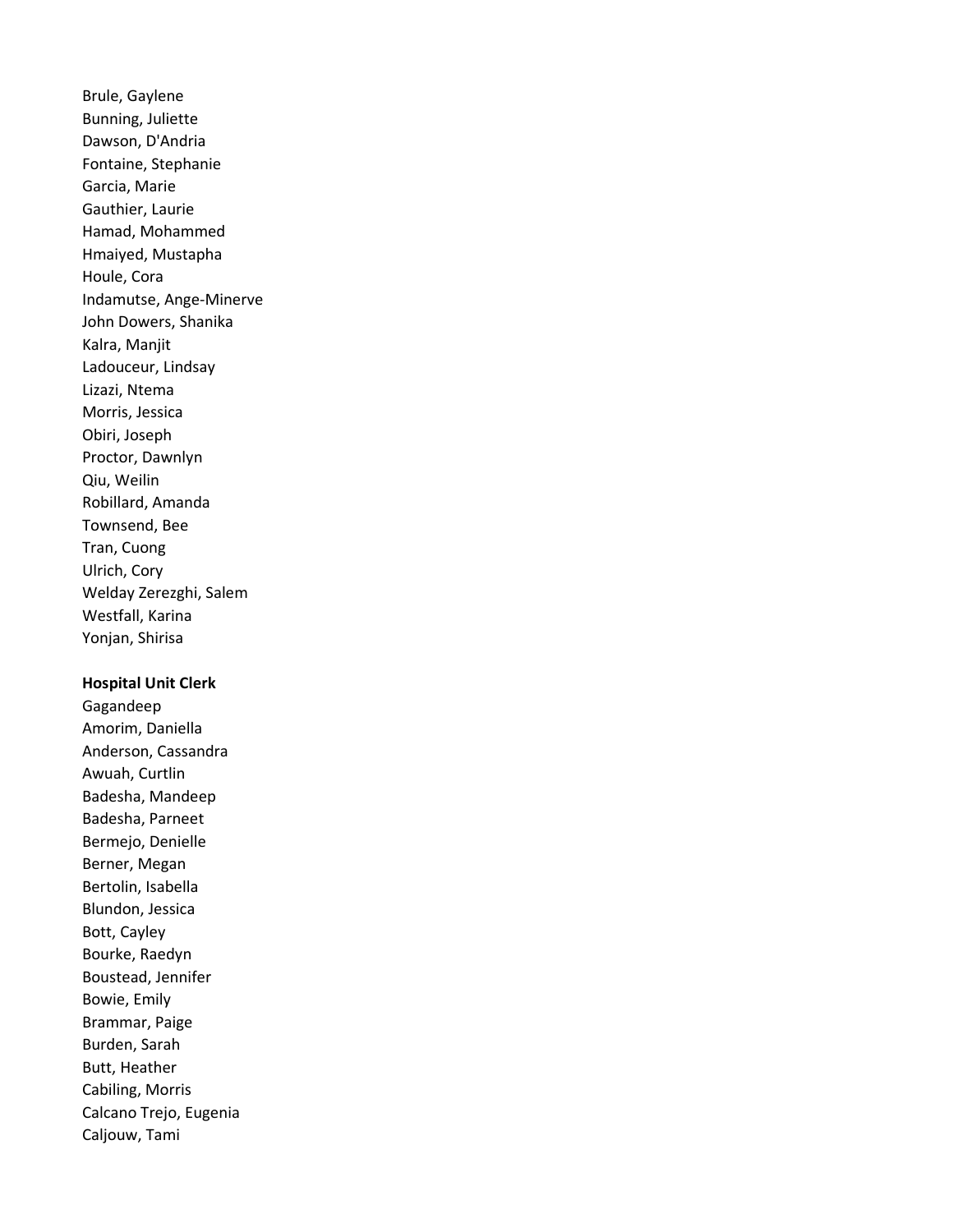Camayang, Sofia Carr, Kim Carriere, Simone Catada, Blessie Charbonneau, Kaylin Chebli, Rasha Chen, Shu-Wen Chicahuala, Mirabelle Chong Shin Sen, Claudia Christophe, Sheri Cooley, Danielle Cormier, Alex Croteau, Sarah-Lynne Davies Sabiston, Nicole Davis, Alicia Dawson, Kyla Deffey, Alexandria Dhillon, Harsimran Dhillon, Jasmeen Duke, Lori Earley, Michelle Ekdahl, Marla Faryna, Leah Fischer, Lisa Gargus, Summer Garmendez, Andrew Gillespie, Shae-Lynn Go, Irisabeth Gozar, Julianne Grain, Leanne Haidar, Dania Harper, Christine Harris, Tabitha Hassan, Saudie Haynes, Madelyn Heemeryck, Rita Hendrickson, Katie Higgins, Kaitlyn Hinkley, Cheyanne Hodgins-De Jong, Ashley Hoy, Christy Hoyles, Merisha Hucal, Nicole Huoseh, Leen Hyde, Brooke Jama, Hafsa Jankovic, Colette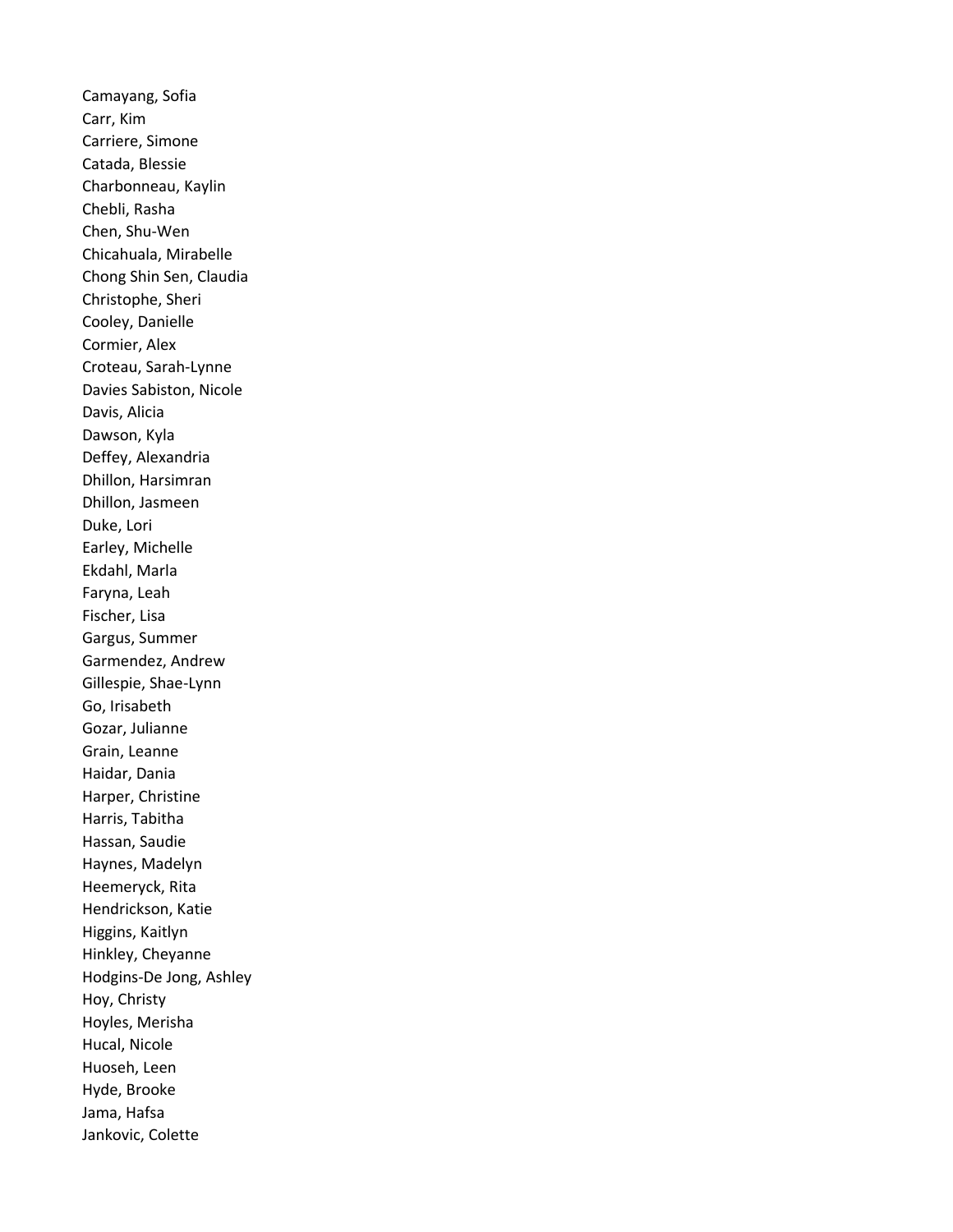Jeilani, Mariam Johannessen, Jody Jungnitsch, Kellsie Kalra, Manjit Kaur, Jatinder Kaur, Sirjanpreet Kennedy, Sarah Kent, Kaitlyn King, Amy Knudson, Cristine Kourani, Jad Kuijt, Faith Kumar, Sumeet Langevin, Abbygale Laqui, Shasta Leblanc, Erin Lee, Sharon Legros, Chantel Lindstrand, Amber Lisowski, Angie Lynge, Jessica Maddison, Ashley Madrid Salinas, Vanessa Mahoney, Jenna Malata, Rachel Mazerolle, Katrina Melmoth, Claire Melnyk, Gabriel Merivirta, Maikki Miller, Shannon Milos, Felisha Minault, Danielle Mitchell, Tracy Mohamed, Khadija Morrison, Cheyenne Morrison, Jenna Morrison, Kayla Mubashir, Sidrah Mundia, Irish Murray, Jodie Nguyen, Jo-Anne Nguyen, Kimberly Nicodemus, Marcella Olafson, Kayla Oswald, Erika Ott, Courtney Oudijk, Tianna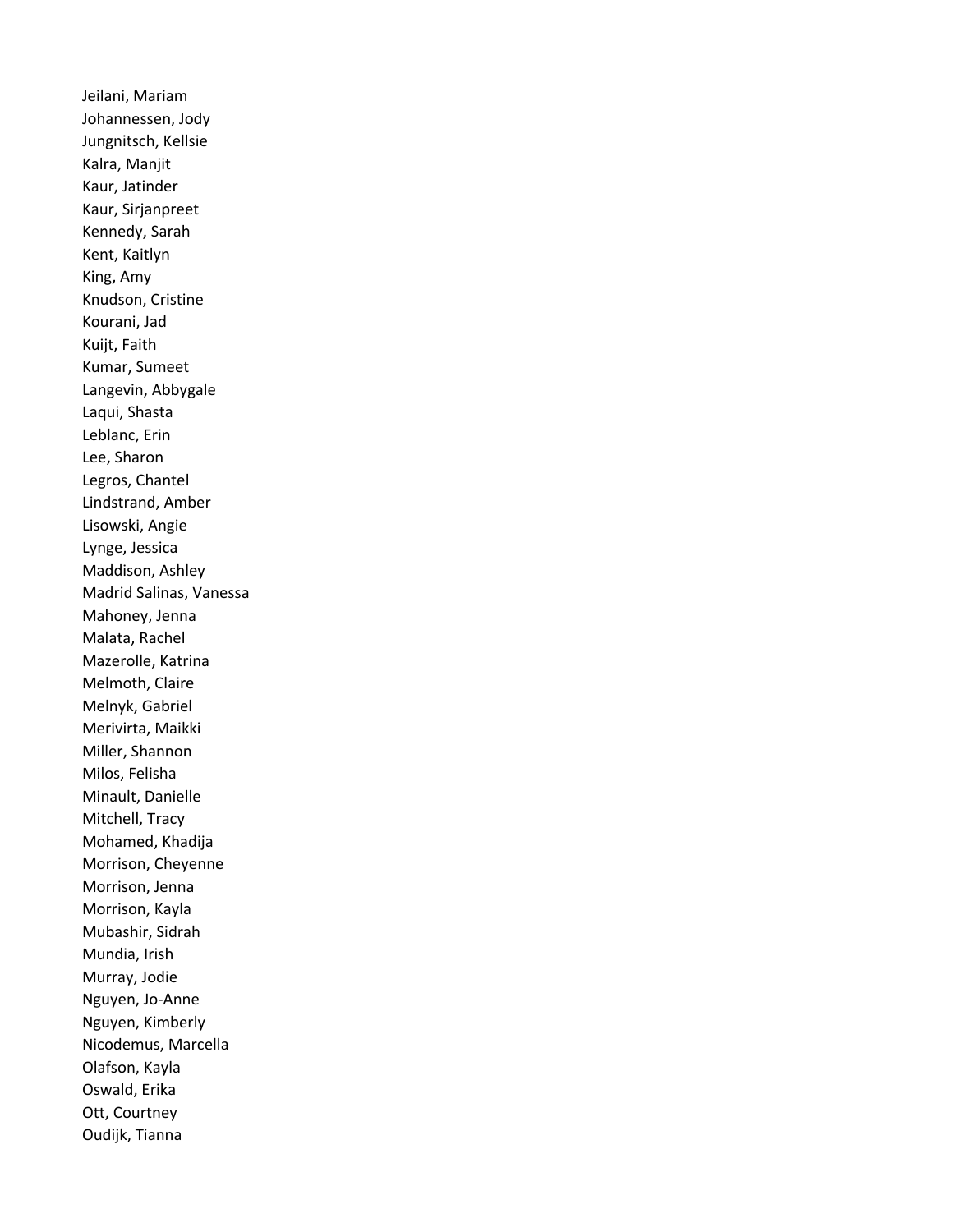Padernal, Kimberly Palka, Lindsey Parrish, Danica Patrick, Amanda Pitman, Rebecca Poloski, Benjamin Prazer, Casseymurrey Purvis, Shelby Rajeh, Ammar Randhawa, Harvir Rawlick, Vanessa Reynar, Raechelle Roble, Jenny Rodriguez, Agustina Rondeau, Melissa Rothweiler, Reanne Runzer, Celyne Russell, Jocelyn Sakarias, Mary Schuller, Shelley Scott, Julia Seguin, Arie Seltene, Luwam Sharun, Chelsea Singh, Harkiran Solano, Rowena Sommerville, Claire Tucker, Hannah Valdepenas, Jasmine Vandenakerboom, Anna Vanderveen, Kendra Wang, Vivian Wassing, Jessica Weir, Hayley Weismiller Baron, Brianna Wideman, Jordyn Williams, Jocelyn Willoughby, Dawn Wilton, Christa Wowk, Keira Wu, Sunny Wytenbroek, Denise Yakimchuk, Delaney Yaremchuk, Caitlin Zuk, Elise

#### Interdisciplinary Therapy Assistant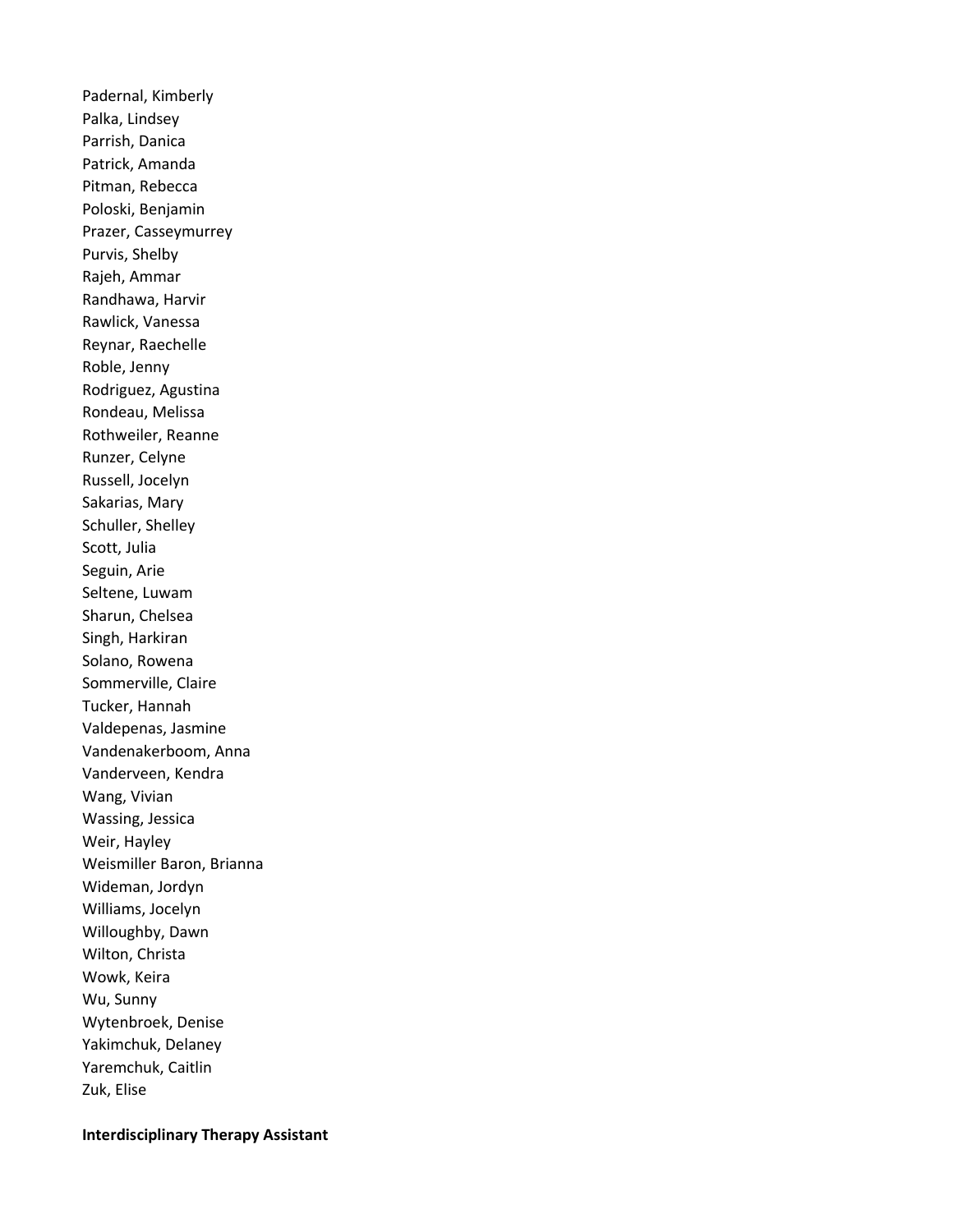Anderson, Chiara Blais, Sarah Campbell, James Demers, Lee-Ann Douglas, Kayleen Flasha, Amy Gormsen, Karrah Gowanlock, Jillian Kaur, Jaskiran Langevin, Michelle Lecren, Mellisa Manning, Kennedy-Rhaye Niyikigongwe, Ordei Olsen, Kelly Popowich, Jory Prazak, Hayley Riopel, Brianna Ripley, Laura Rosa Molina, Marilyn Shtokal, Maegan

#### Justice

Bearhead, Natasha Briones, Emil Jr. Brookman, Trysten Caesar, Jordan Calliou, Cassandra Chipare, Victoria Corrigan, Angela Cossette, Nicole Daniel, Sabina Dobish, Cassandra Durand, Brett Gagnon, Stephanie Hanson, Janelle Jaura, Jasleen Javed, Muzamal Kaur, Gurwinder Kemp, Jesse Lund, Ryan MacDonald, Katrina Mahan, Alicia McLaren, Kirsten Mehta, Rahul Menes, Sarina Miles, Hailei Nelson, Jessie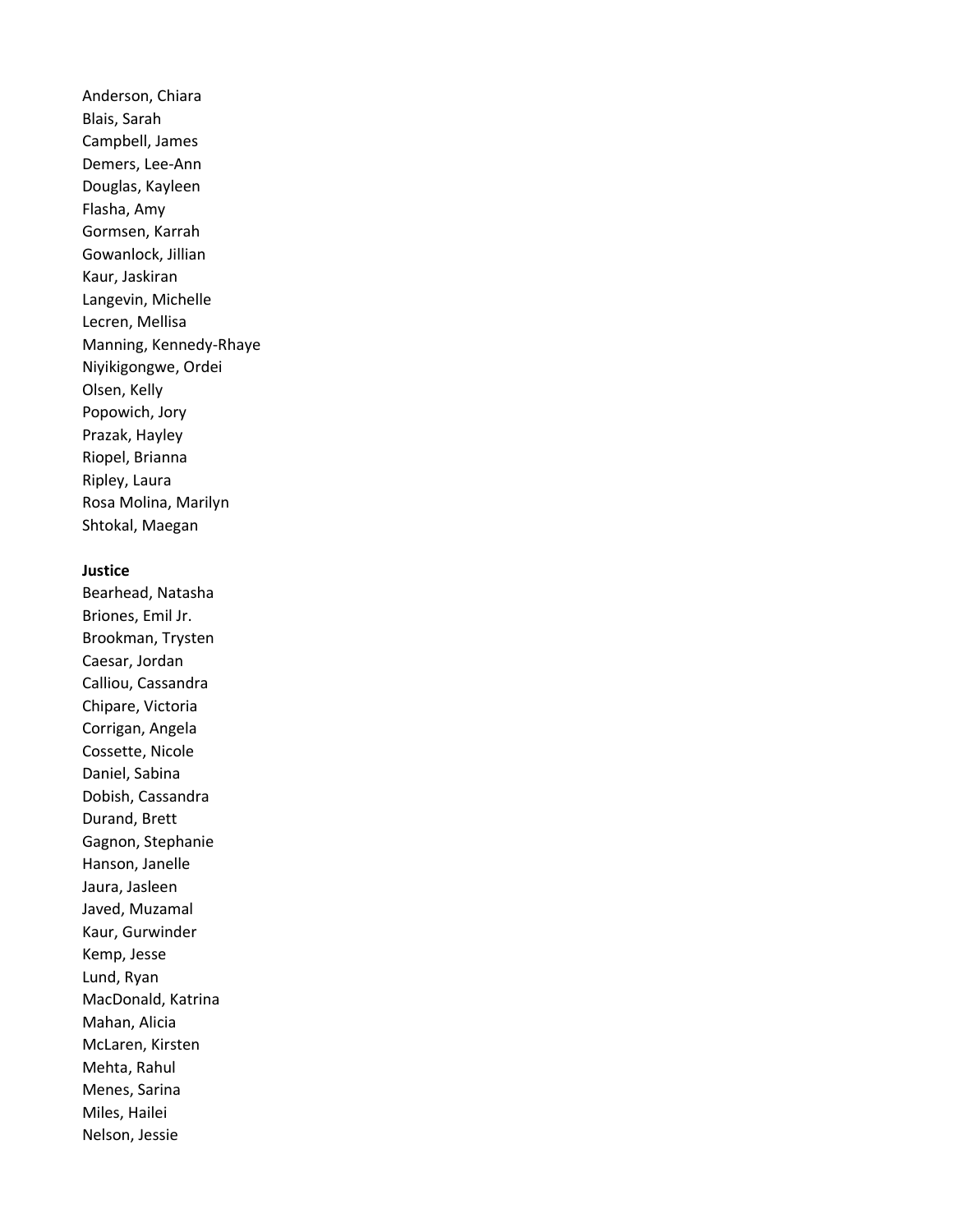Nicolasora, Patricia Otu, Fatima Padlesky, Andrew Pratt, Benjamin Scarpino, Talia Serra, Samantha Singh, Sakeena Taylor, Brayden Varty, Hope Wilbur, Callie

#### Medical Device Reprocessing Technician

Agamata, Neil Agas, Alexis Akele, Seble Andaya, Vincent Bell, Nicholas Camaso, Gina Duguay, Starling Dycaico, Alen Elarcosa, Ruby Engler, Teresa Gering, Chelsey Hassan, Naima Joshi, Purn Landry, Alexander Lata, Edrian Lockman, April Lutz, Lauren Mallanta, Hazel McCluskey, Chelsea Mills-Dawes, Britain Moreira, Keenan Nadeau-Karnik, Nicole Neri, Carla Nicholls, Jaclyn Niroula, Gita Palmes, Michelle Perks-Pascall, Aysia Phaneuf, Gabrielle Platz, Jaycee Samut, Faizal Skeels, Genevieve Sobredo, Neil Stennett, Hilary Strozyk, Gniewko Tai Thul, Mang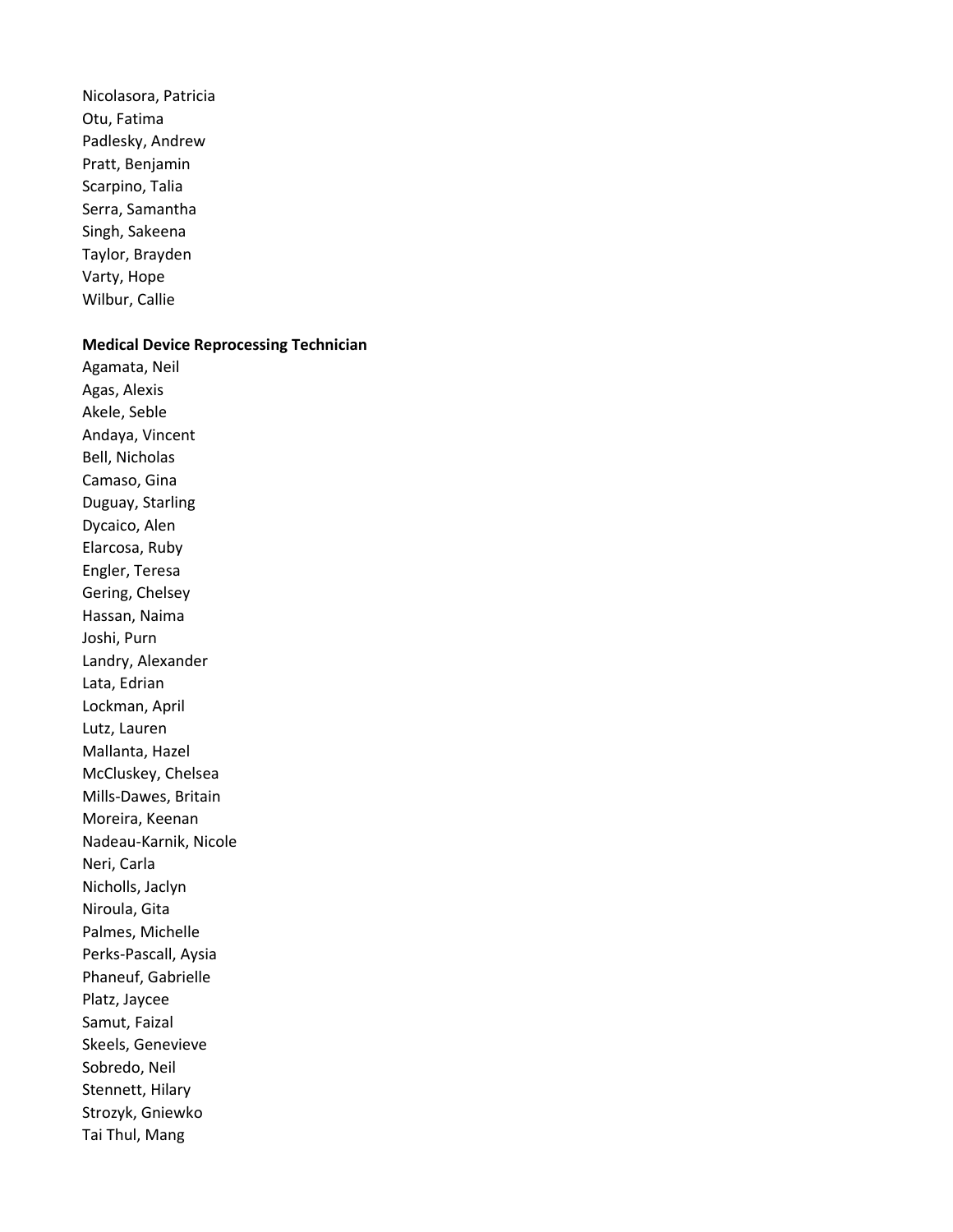Tamani, Trixia Tamene, Biniam Teare, Jason Valiyaparambil Sajeevan, Sajna Whelan, Julie-Anne Zottl, Ayla

#### Medical Office Assistant

Abel, Patricia Afzali, Laila Agpalza, Christevel Alferez Jimenez, Guillermo Baguinon, Lye Bien Bolch, Christine Borgel, Chantelle Bree, Alisha Bresnahan, Alana Bulmer, Brittany Bustamante, Vanessa Calaunan, Maureen Carignan, Larry-Ann Castaneda, Andrea Cayago, Kristina Comia, Charmaine Cruz Palacios, Yeimi Danese, Melissa De Sousa, Jessica Dela Cruz, Ailyn Dela Cruz, Leslie Desrosier, Amy Diederich, Christina Disney, Jaylynn Domingo, Marcus Elbiltagy, Aiat Estacio, Natasha Ferrer, Elysajoy Fortune, Jade Fortune, Madison Gabriel, Karen Gagui, Margarette Giang, Leonard Gnatovich, Barbara Gonzalez, Rosa Hennie, Heather Hofilena, Andrea Hussein, Haboon Ibrahim Said, Nimo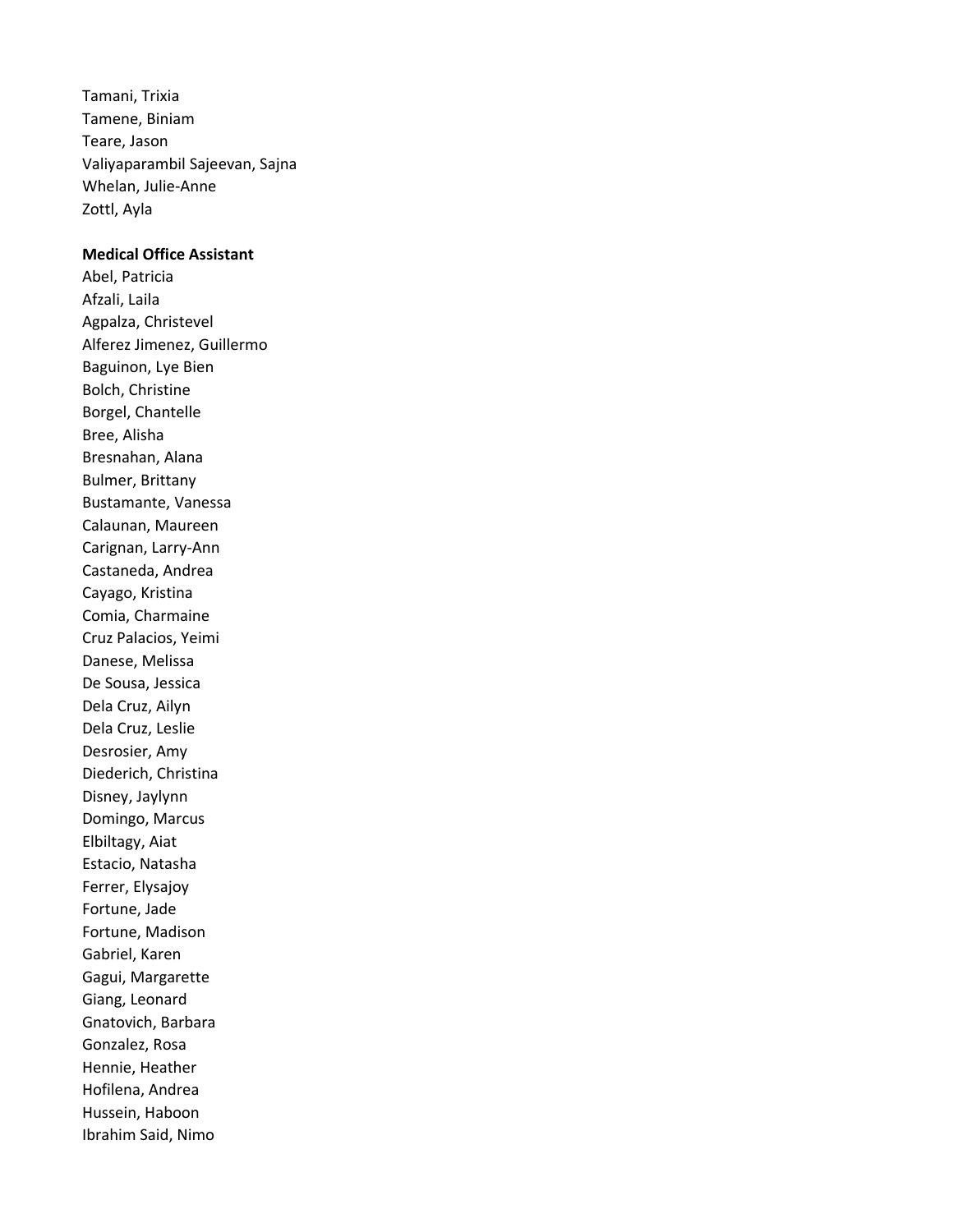Ignacio, Danica Kahmahkotayo, Redemica Kaur, Muskan Kaur, Simranjeet King, Ashley Knull, Sara Koumarelas, Kassianey Kuntz, Saralena Le, Stephanie Lim, Amalthea Lynch, Samantha Mallari, Kim Manalang, Aire Martin, Petrizia Maye, Tara McDermid, Kayleigh McGurk, Kayla Mckinley, Tristen Meckley-Millan, Amanda Mohamud, Sadiya Mukhopadhyaya, Sneha Nash, Lauren Nguyen, Thuy Pastuck, Grace Patterson, Brittnee Sana, Sanaila Sandul, Jessica Sarpal, Ria Schafer, Melissa Sebastian, Maria Serushago, Elizabeth Servito, Kaye Sieben, Jolea Soliven, Katrina Speck, Tascha Sulit, Madel Sullivan-Rowe, Genelle Suriben, Alyssa Talledo, Mikhaela Vuong, Michelle

#### Mental Health Recovery Practitioner

Kaur, Arshbeer Kaur, Gurpreet Kaur, Gurpreet Kaur, Gursharanjeet Kaur, Harpreet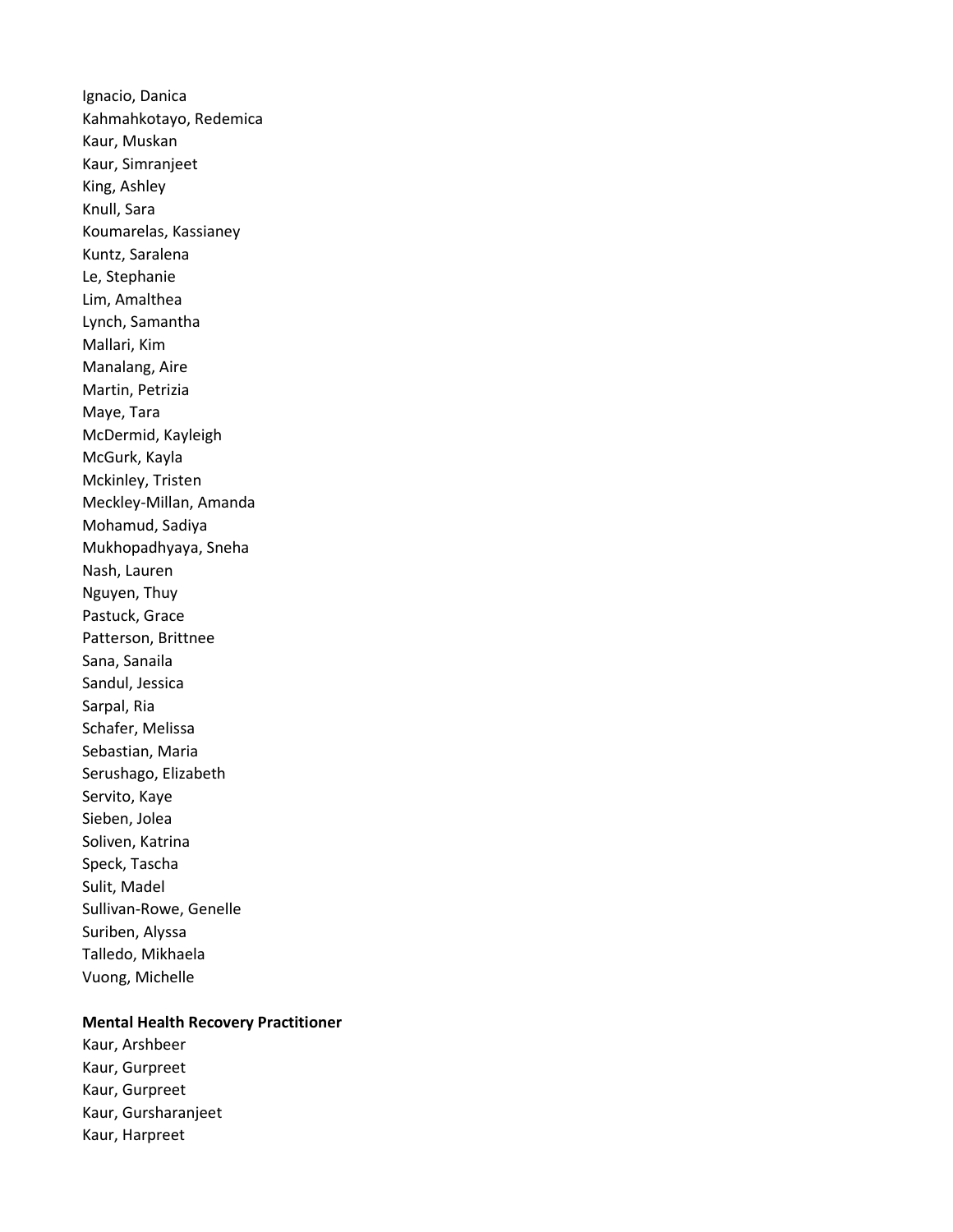Kaur, Navdeep Kaur, Navjot Kaur, Shabadjot Rivera, Lanie

#### Pharmacy Technician

Alcuitas, Joyce Bagaboyboy, Princess Mary Dianne Bhathal, Rashanjot Bryan, Leshari Chase, Destiny Chau, Tom Dickinson, Cory Ewart, Wendy Houle, Ally Jose, Julia Khera, Kriti Le, Giang Liu, Yuran O'Malley-Provo, Briana Panas, Christie Parent, Jeffery Purcell, Taylor Santos, Jein Sharma, Arshdeep Shchipkova, Nadezhda Shimbashi, Amelia Stellmaker, Trishea Sumbilla, Julia Taguedong Maneteu, Julea Tulabut, Bianca Vafai, Fatema Vogel, Melanie

## Practical Nurse

Abdi, Ayan Abellon, Eunice Abrera, Stephanie Abulencia, Catherine Adams, Cherie Adamyk, Madalyn Aderinola, Omotayo Agosu, Ayeami Agpalza, Chloe Aguda, Rosemarie Aguilar, Rodelyn Aguirre, Camille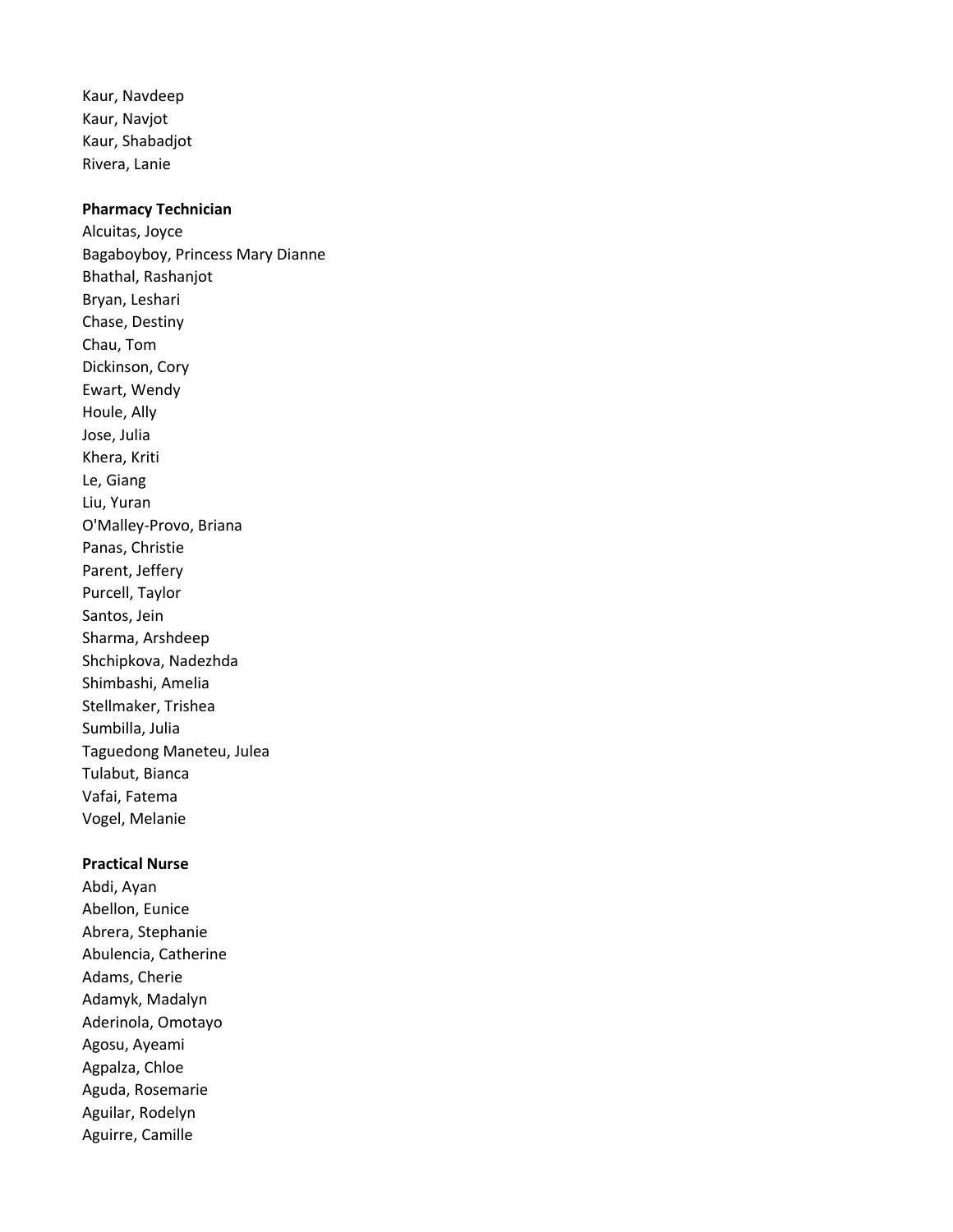Agustin, Alexis Ahmed, Farhia Allen, Ashley Allinoor, Nazla Almoite, Harlan Alyas, Maryam Amansec, Dominic Amenaghawon, Portia Ancheta, Catherine Andres, Rosy Anozie, Nkechinyere Anthony, Gem Antymniuk, Rachael Apelinga, Michelle Arabi-Kamaldin, Sofina Arcayos, Ryan Arisa, Josephine Asabil, Nancy Asfaha, Semhar Atienza, Noreen Auger, Tasheena Aurelio, Karen Avila, Gilbert Jr Avila, Gizelle Azul, Raphael Babiuk, Curtis Bacon, Kristiana Badry, Faith Bah, Salamata Baker, Carly Balume, Zawadi Bansal, Mukta Barabat, Eliana Barraza, Elaine Bartolome, Jherzey Batac, Danna Batey, Cara Bautista, Celine Bautista, Fatima Bech, Carissa Bennett, Sidney Benson, Hailey Bentic, Christelle Bhangu, Pardeep Bicomong, Joan Bischoff, Nevada Blayney, Matthew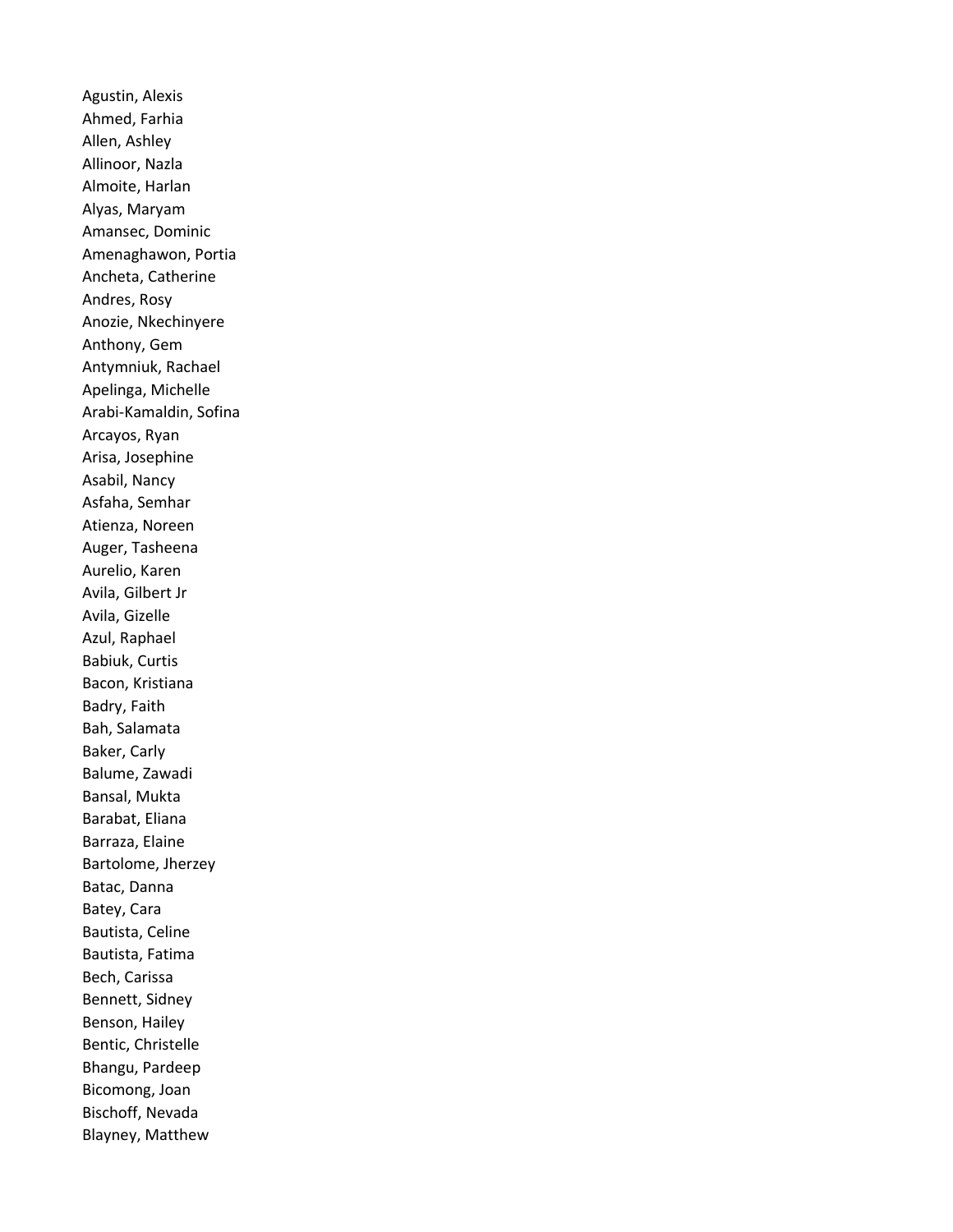Blustein, Jared Bosch, Michelle Boyko, Brooklyn Breitkreuz, Shona Brown-McKenzie, Colette Brudevold, Carmen Buan, Nicole Bugnosen, Jazmine Bunyi, Eddie Burgess, Jennifer Burke, John Cabahug, Lourd Cabigon, Cheska Calangi, Jaellana Camat, Angela Campbell, Stephanie Canton, Taren Caringal, Maria Cariou, Gabrielle Carrillo, Marian Carvalho, Jessica Casao, Krystal Cedeno, Ashley Celso, John Chadwick, Victoria Chand, Pritika Chauhan, Monica Cheema, Gaganpreet Chelen, Abby Chindove, Leona Cioceanu, Bianca Clarke, Eryn Clarke, Kelsey Cleveley, Georgina Collins, Tracy Cooke, Sarah Corpuz, Mary Corvera, Farrah Crawford, Shauntal Croft, Jessica Croft, Kaylee Cuaresma, Hazel Cuesters, Jeroen Dahr, Krizela Dalman, Kyla Daly, Mickayla Dann, Joseph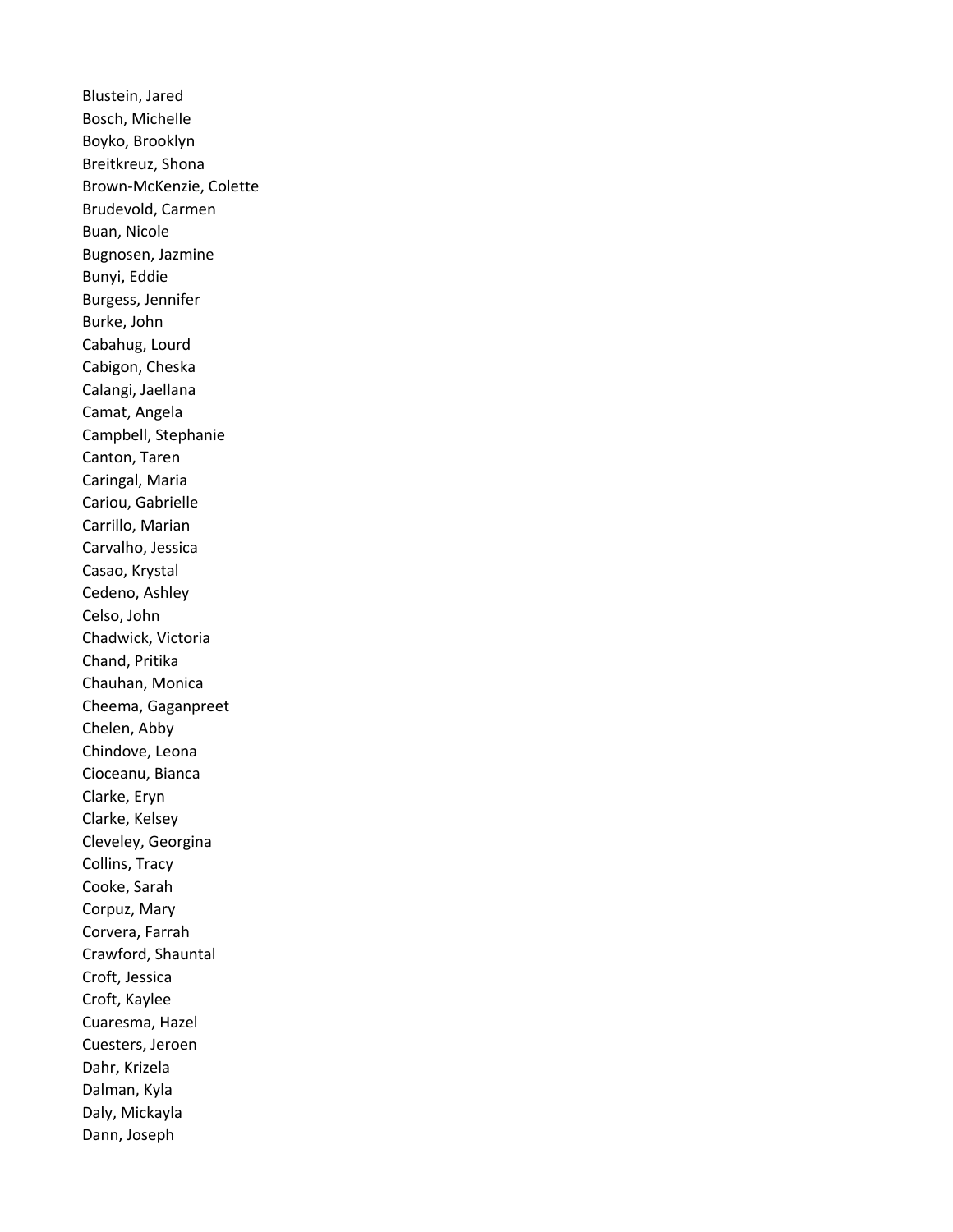Danyluk, Madisyn Darko, Mercy Day, Emily Day, Jadelyn De Leeuw, Kaija Degal, Susana Degrace, Monique Dela Cruz, Rosalyn Delveaux, Madison Demelletes, Jerome Deol, Avneet Derksen, Ashley Dewbury, Alexandra Dhillon, Deneet Dick, Lissa Dieng, Deguene Dimic, Bojan Diocares, Alyssa Discipulo, Jadie Doroshenko, Melissa Dorval, Jaden Dowler, Allie Drapac, Gabriela Duff, Brylee Dumot, Mariel Dutchak, Brittany Easton, Samantha Ebanks, Anika Edomwonyi, Edith Elias, Selam Elmi, Muna Elsasser, Cassandra Eluwa, Ngozi Escorial, Charity Espinosa, Rica Esposito, Mateo Essien, Margaret Estrada Restrepo, Melissa Evans, Samantha Eze, Mercy Eze, Peace Ezinkwo, Chidinma Fanta, Firehiwot Faye, Astou Federwick, Bobbie Ferguson, Sue-Ann Ferner, Brooke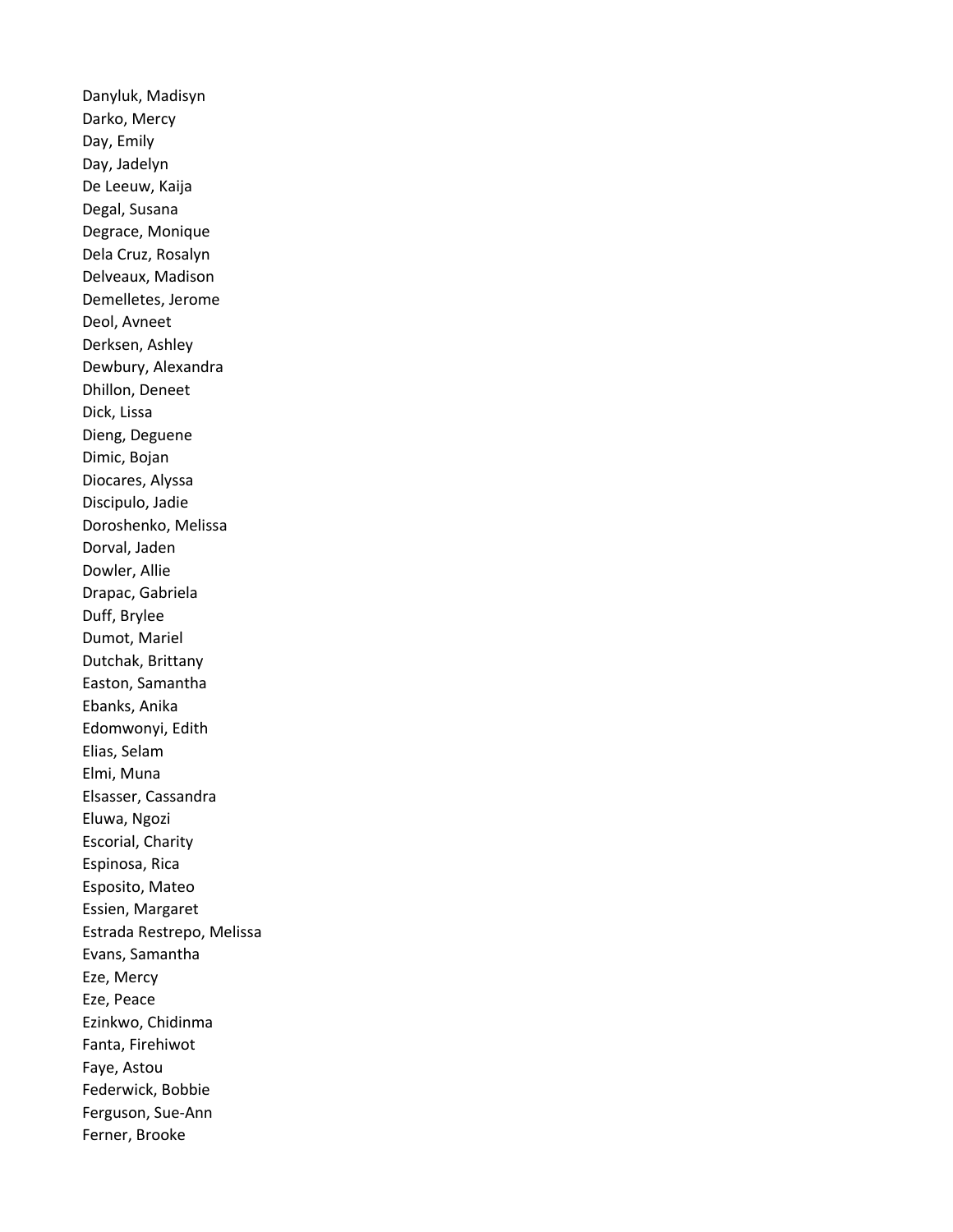Ferri, Jordan Flores, Arlyniam Flores, Renee Fraser, Kallie Gagne, Cheryl Galapon, Michael Gammad, Sharmaine Gannon, Janelle Ganob, Karen Gariba, Samira Garmendez, Glenda Gavarra, Nicole Gennaro, Cecilia Ghulam Nabi, Sitara Gibb, Rachel Gigliuk, Emily Gillie, Natasha Ginbot, Rahwa Goerke, Guylaine Gomez, Alyssa Gomez, Elizabeth Gomez, Gerundia Goodwin, Samantha Gosal, Kelly Gowd, Tcheshwaree Graham, Keyshia Grey, Breanna Guleed, Shamsa Gullickson, Angel Gustafsson, Erika Gutierrez, Angela Hall, Sydney Hamilton, Amanda Hansen, Lindsey Hanson, Jenna Headley, Belinda Heming, Ashley Herbert, Samantha Heroux, Andrea Hill, Chantelle Hill, Gavin Hill, Samantha Hostensia, Bineba Humphrey, Candice Hunt, Breana Ighani, Melody Ignacio, Ethan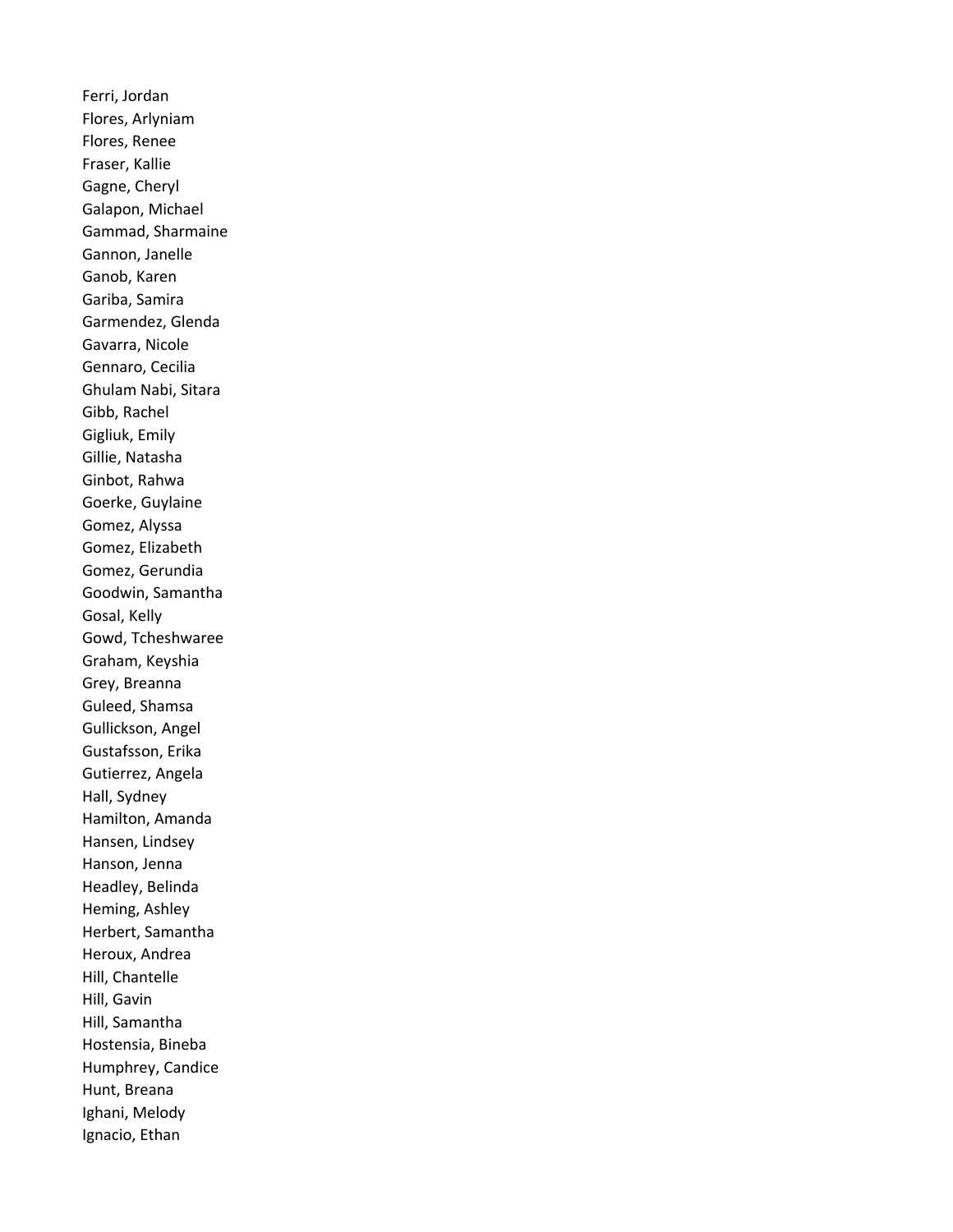Ilagan, Catherine Ilunga, Anny Jackson, Deserae Jantuan, Eugeniu Jarin, Julynne Java, Richard Jean-Marie, Bryanna Jenner, Meaghan Jensen, Kiesha Jerry, Jenna Johnson, Madison Joseph, Renchi Josy, Anju Jung, Yeseul Kaiser, Kathrine Kane, Michelle Kanhye, Serena Kaur, Davinderjit Kaur, Eknoor Kaur, Gurleen Kaur, Manjit Kaur, Prabhdeep Kaur, Sarabjeet Kaur, Tajinder Kemp, Kennedie Kerr, Katie Khawaja, Ashir Kibrom, Nathan Kiniak, Kaitlin Kirk, Chantel Kluge, Kasara Knott, Miriam Kobasiuk, Kendyl Kolodzinski, Emily Konikowski, Kasia Kootenay, Rianon Kremin, Skylar Kremlicka, Sophia Kress, Jodi Kuiken, Sonique Kumar, Prenika Kurian, Beethu Kwak, Kyounga Kyluik, Mckinnley Laforme, Kristen Lakwanki, Chanceline Lanada, Airah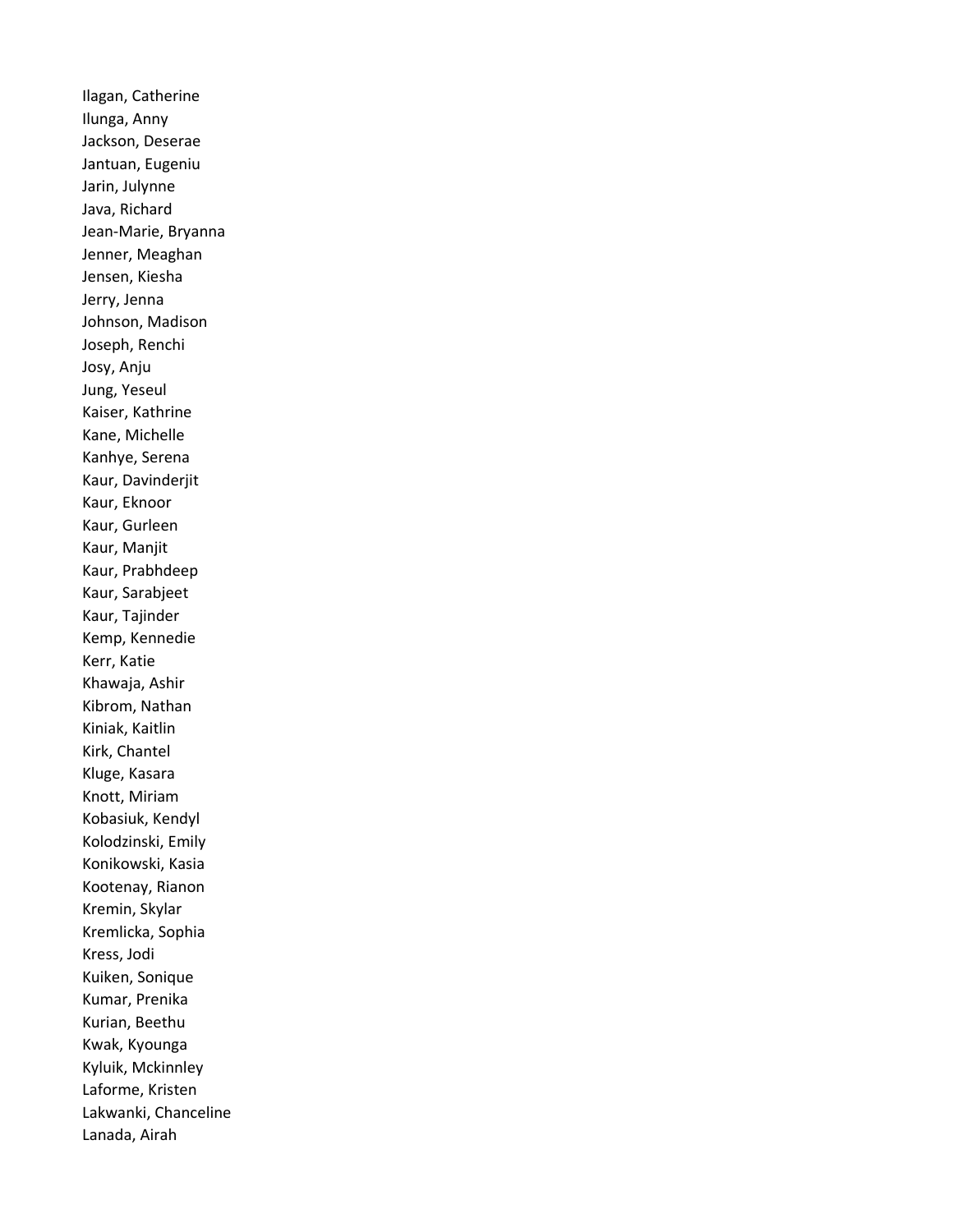Landicho, Ginno Large, Savannah Larochelle, Janice Leclair, Karlee Lee, Jungha Lekivetz, Jocelyn Leslie, Lynda Letts, Kathryn Liew, Michael Locke, Anna Lowen, Kayla Loy, Ganna Macaraeg, Liannah MacDonald, Joelle MacDonald, Margaret Macgregor, Christine Mackie, Chantel Magalong, Maxenne Magati, Christine Makey, Todd Makus, Marigan Malcolm, Densford Mamaat, Ervalie Manalo, Monica Mange, Esnath Manning, Kayla Mantach, Madison Marin, Phoebe Marks, Clare Maron, Jessica Martells, Tiffany Martinec, Eva Matabang, Nicole Matthews, Amanda Mayuga, Maria Mazzocca, Julia Mbanza, Grace McClelland, Shataya McGinnis, Darby McGowan, Jessica McGregor, Mariah McIntosh, Gemma McKay, Angela McLachlan, Mackenzie McPherson, Leanne Mengistu, Helen Mercado, Irene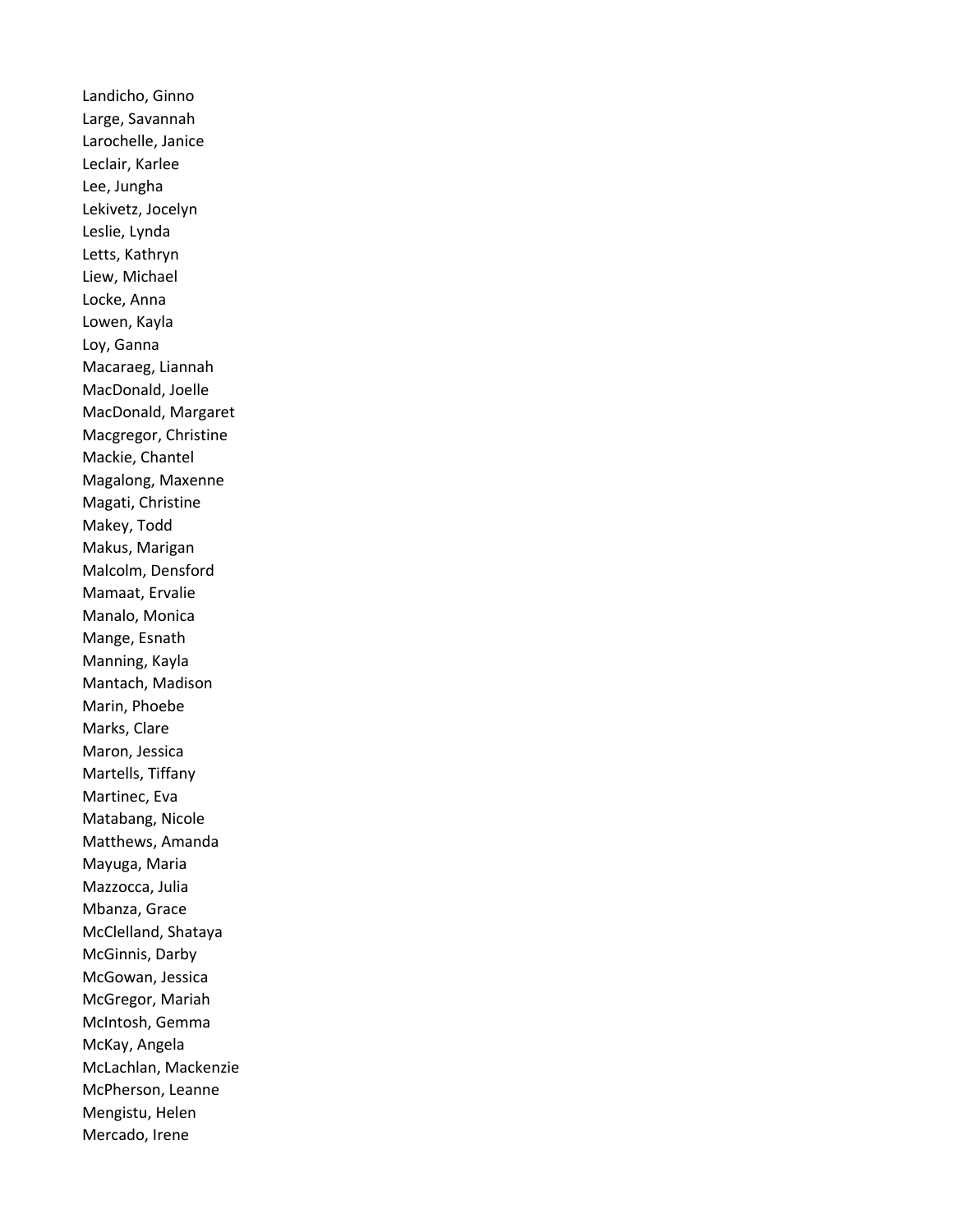Miague, Gerard Miller, Amy Miller, Haley Mohamed, Gudon Mohamed, Hodan Mohamed, Hodhan Mohammad-Amini, Midia Mohammed, Ida Monder, Amannie Monroe, Jenna Moore, Claire Moore, Michael Morales, Gloria Morrison, Jamie Morton, Talissa Muringani, Bridget Muringayi, Loice Murray, Ashlee Murray, Shayla Mustapha, Rawan Nadzo, Hilda Nagra, Japneet Nagy, Kristin Nam, Heui Namwembe, Barbara Nazareth-Pamplona, Ma Neal, Georgia Neely, Leah Neugwou Wekop, Martin New, Sophie Nguyen, Ngoc Nguyen, Phu Niazi, Elham Nicodemus, Brooke Niziol, Bailey Nnadi, Rufina Nyotta, Jasmine Nzeadi, Agnes Ogundimu, Priscilla O'Halloran, Melissa Olayinka, Louiza Olivier, Shae-Lyn O'Neill, Aisling Onyeka, Chinenye Oppegaard, Taylor O'Quinn, Austin Orpilla, Shekinah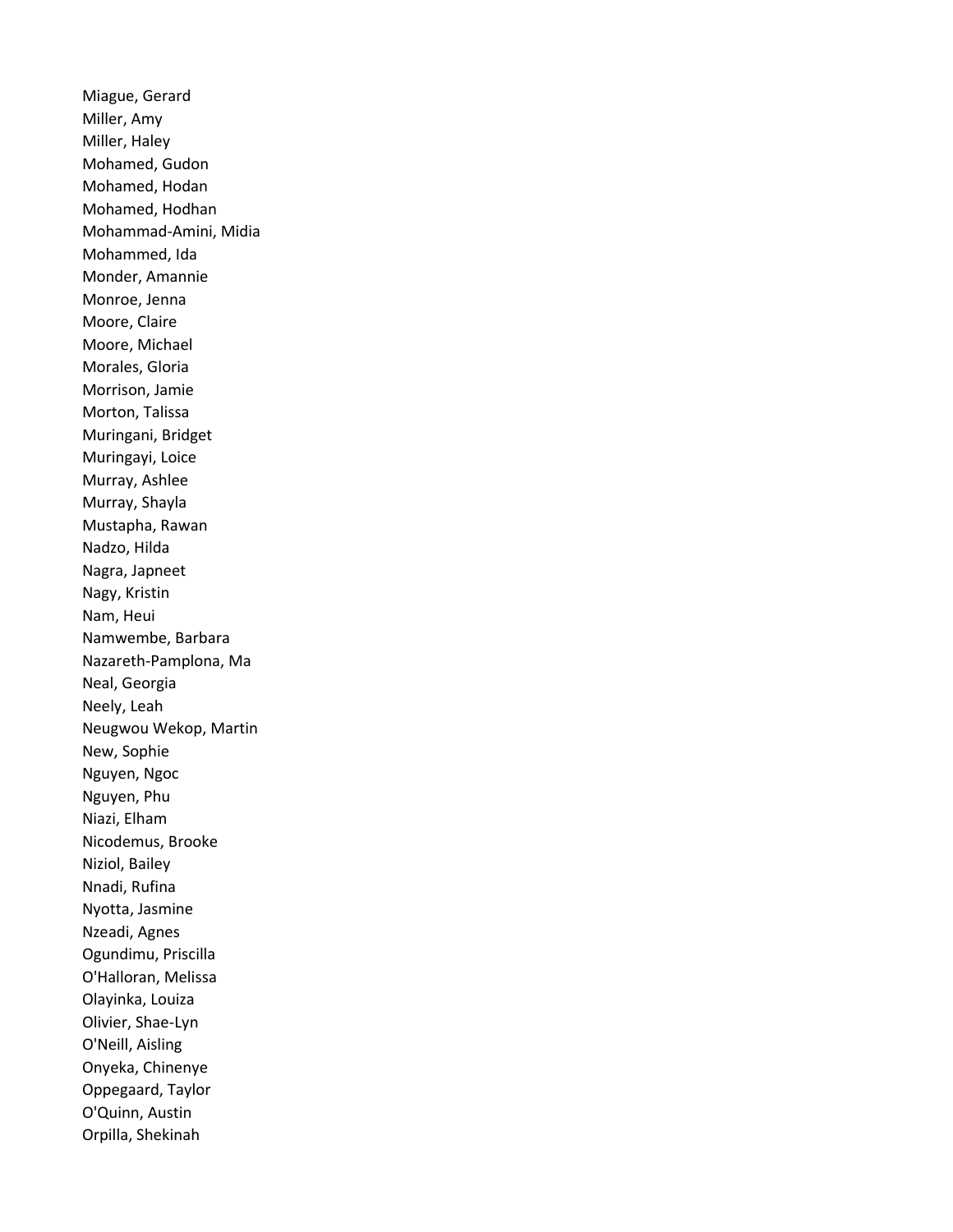Orumwense, Boris Osalvo, Astrid Oshanski, Drewe Osman, Osob Oxales, Alia Pagaduan, Guia Pagdonsolan, Krystel Pandher, Navjot Pangilinan, Rose Pannu, Khadijah Park, Junelyn Parker, Madison Parmar, Nirali Partuza, Caryl Pascual, Meriel Patterson, Alexandra Peach, Kayla Pearson, Malinda Pena, Jelene Petersen, Chelsea Petilla, Leizyl Pittman, Madison Ponce, Hazel Poserio, Leninchenne Prashar, Sumandeep Prodan, Keira Properzi, Makayla Puson, Rowi Quarshie, Stella Quarton, Tracy Quinn, Tina Rai, Gurleenpreet Rama Swamy Baby, Shebha Ramjohn, Jacqueline Ramos, Erika Rarugal, Cesca Rasmussen, Amanda Ray, Kaitlin Raza, Adila Reaume, Melissa Reddy, Evelyn Reyes, Jade Ricafort, Kadeja Richardson, Olivia Richter, Reba Riebel, Nicole Rijo, Pretsy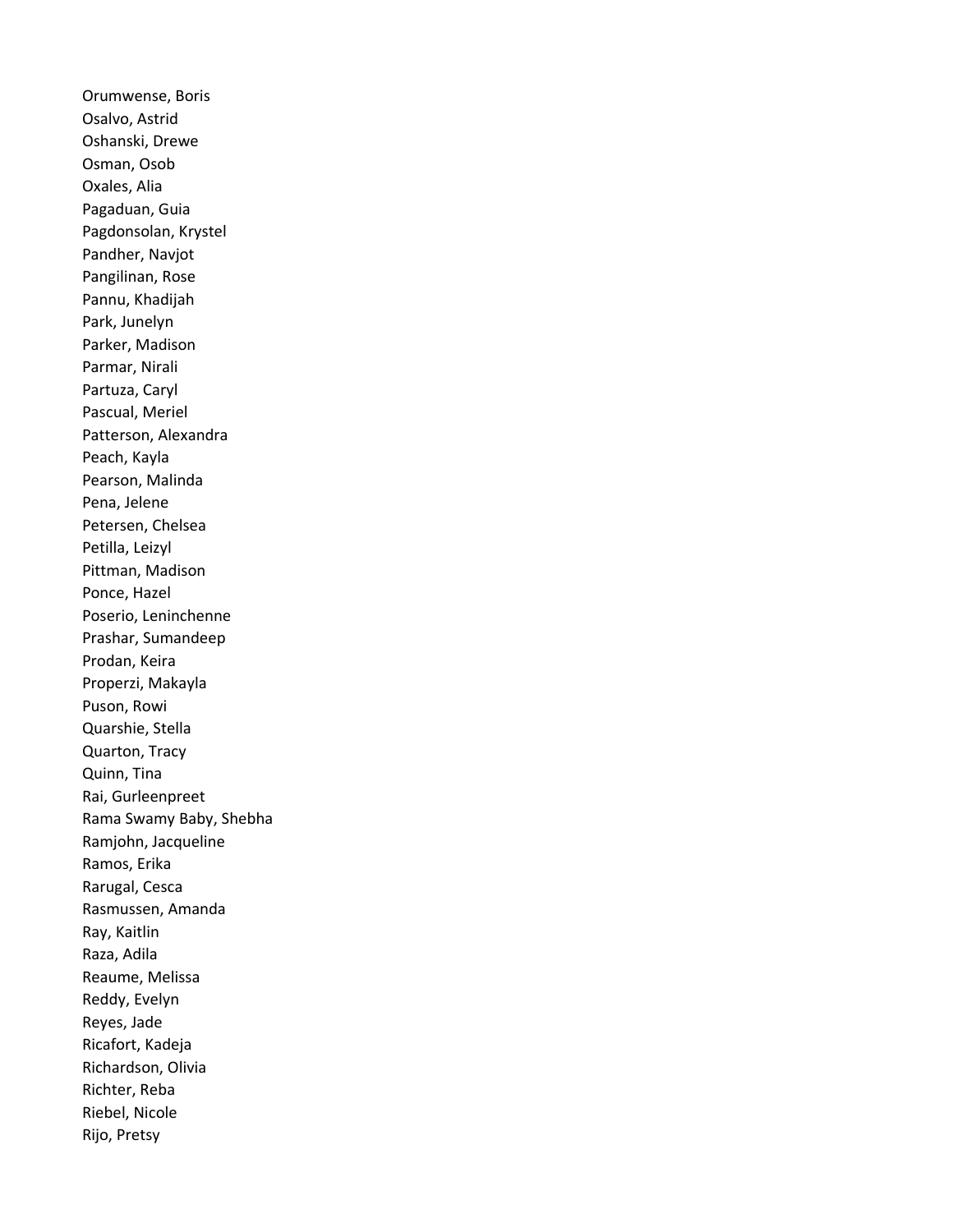Roach, Mikaela Roberts, Madeline Robinson, Robyn Roshko, Alex Russell, Kaelyn Salvador, Rose Salvalaggio, Amanda Sample, Angela Sanchez Ramos, Edilberto Sander, Kate Sangha, Ranjeet Saramosing, Gypsy Savill, Lindsay Saxton, Kiera Schaaf, Stacey Schamber, Nicole Schmidt, Katrina Schneider, Kolbie Sebhu, Hana Sellers, Amber Sewepagaham, Cherish Sharpe, Katelyn Shaw, Alyssa Sherman, Ally Shiny Panakkal, Niclavos Sieben, Kelli-Rai Siewert, Brittany Sikitoka, Lucy Silva, Ma. Simonneau, Jacqueline Sims, Amber Sinclair, Andrew Singh, Janice Sison, Angelica Sistoso, Sarah Skendzic, Dobrila Slaney, Emma Smith, Jocelyn Smith, Keilah Smith, Megan Sohal, Amandeep Sohanpal, Gurpreet Sohanpal, Harpreet Son, Chai-Ling Stata, Cassandra Steinwand, Dalton Sterner, Lilly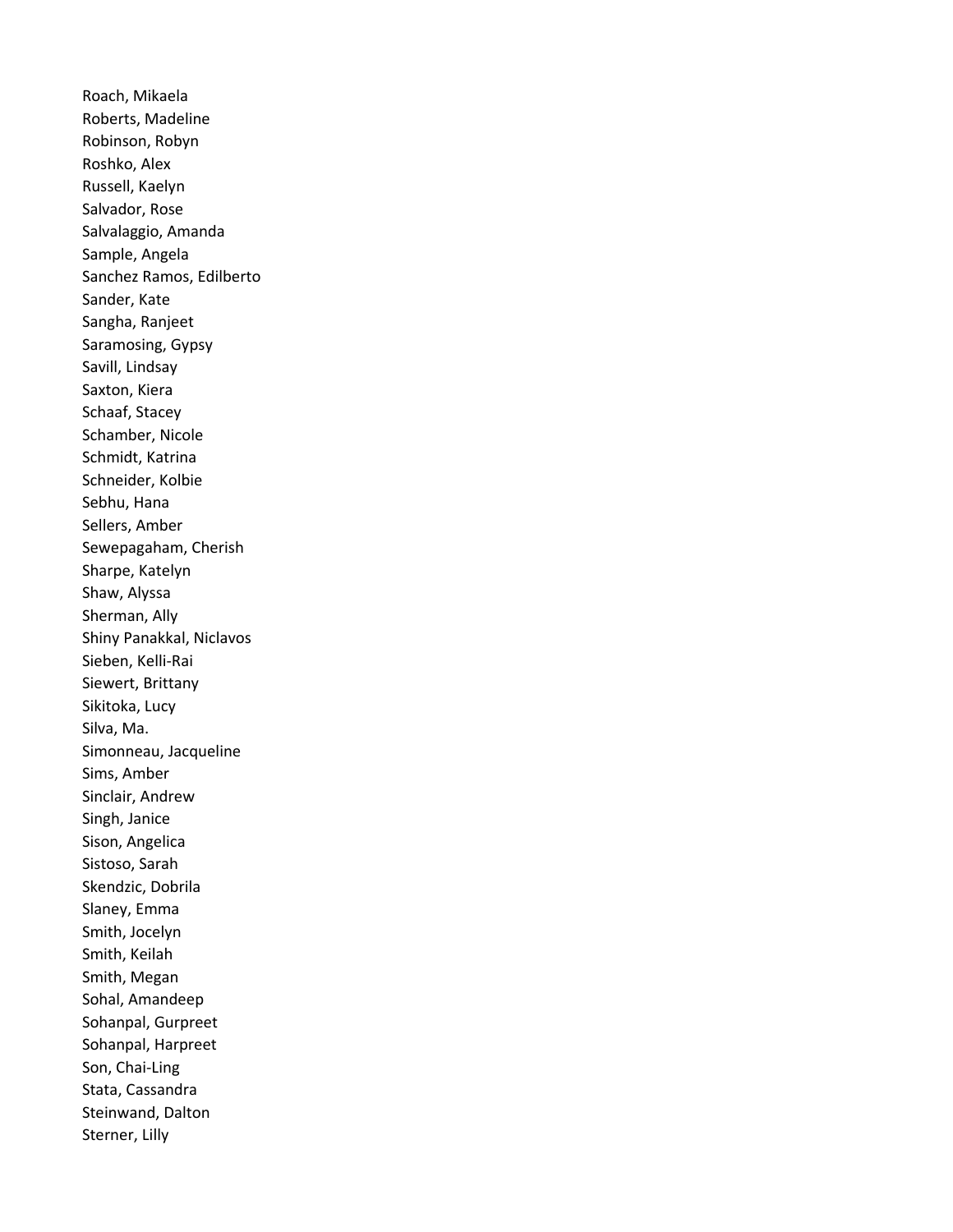Stevenson, Kira Stewart, Tianna Sullano, Marlyn Sundby, Elizabeth Sunga, Jeanne Sywolos, Alexandra Tabin, Kelsey Talaguit, Remielyn Tanjong, Priscilla Taylor, Natashia Taylor, Tamara Tchouanbou, Lili Tesfalidet, Saul Tesfamichael, Sara Tetzlaff, Paige Therrien, Pamela Thimer, Deanna Thivierge, Anna-Michelle Thomas, Taegan Thompson, Jessica Thomson, Cassidy Thorne, Georgina Tolley, James Tom George, Febin Tomaino, Sarah Tomaszewski, Katelyn Tongpoen, Dana Toor, Rupinder Torcedo, Darryle Torcedo, Derrick Towpich, Chantal Treadgold, Toni Tremblay, Taryn Trinidad, Shireen Tso, Jasmine Tuapen, Denise Tymchyshyn, Brittany Ugbo, Augusta Underhill, Makaila Valencia, Lian Vaslyuk, Roman Vergara, Mary Verma, Mehak Villarante, Marielle Villavieja, Claudia Virk, Reema Vrhovac, Teodora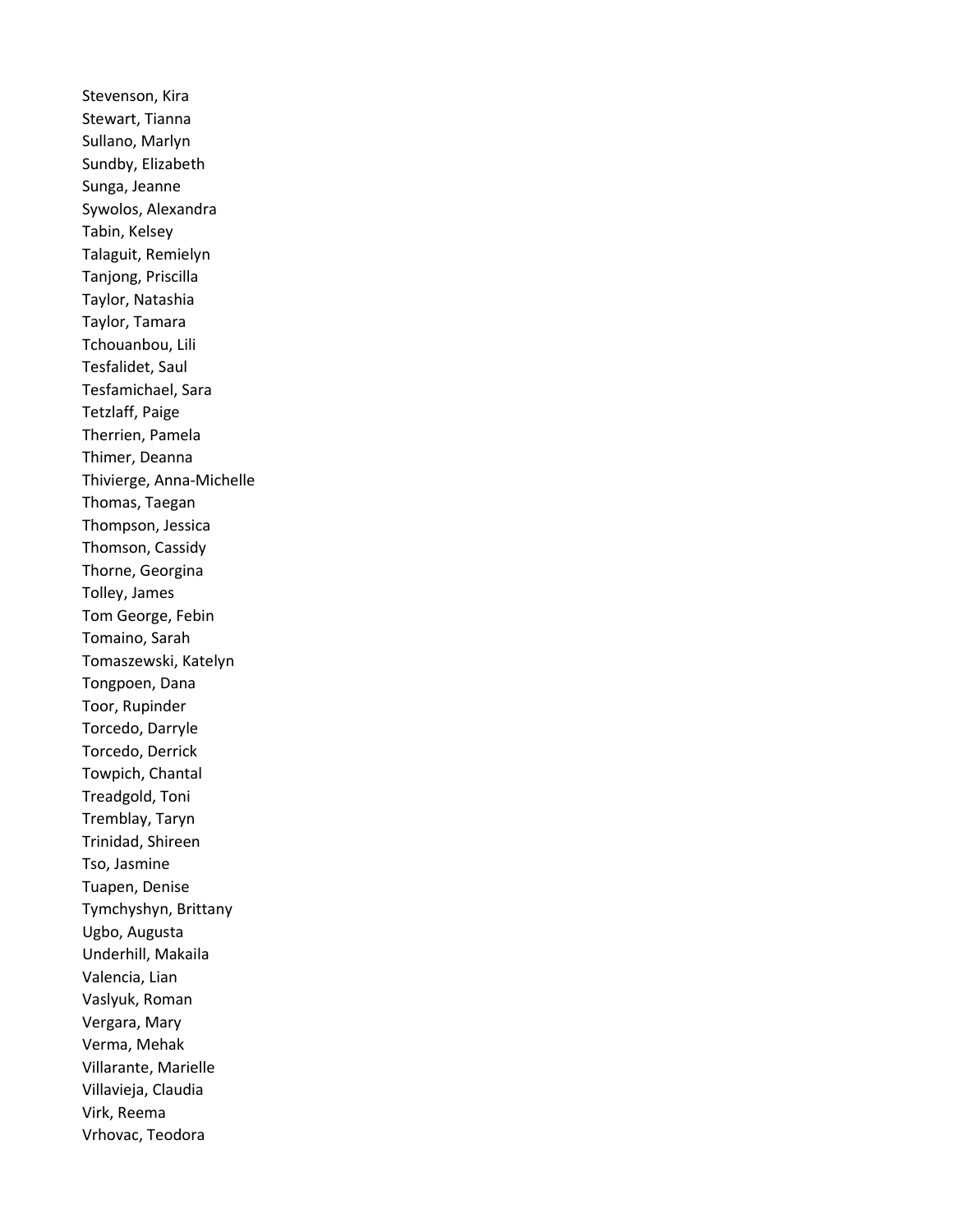Wasylyshyn, Jennifer Wawryk, Kimberly Webb, Brooke Weber, Kieana Weekes, Savannah Weling, Arlene Weseen, Nelivia West, Janna Westfall, Jennifer Whitehead, Sofia Williams, Marc-Brenae Williams, Rita Wilson, Shawna Wojcichowsky, Casey Woodroofe, Chantal Worthy, Nicole Wright, Erica Yabes, Flordeliz Yesufu, Zainab Yorke, Jessica Young, Tawnya Yusuf, Fauzia Zacchaeus, Victoria

## Settlement Studies

Avila, Andrea Brown, Tiffany Farah, Rahma Francis, Shavel Goetze, Benjamin Iakymenko, Ielyzaveta Ibrahim, Samiha Kamariza, Esperance Kaur, Mandeep Liu, Juhua Loi, Chance Mabalot, Jennifer Mohamed, Nima Muhabwa, Bazibuhe Ngabo, Mireille Peiris, Cathrine Sendagire, Mariam Zeimana, Sonia

## Social Work

Abidogun, Dolapo Alimondo, Cindy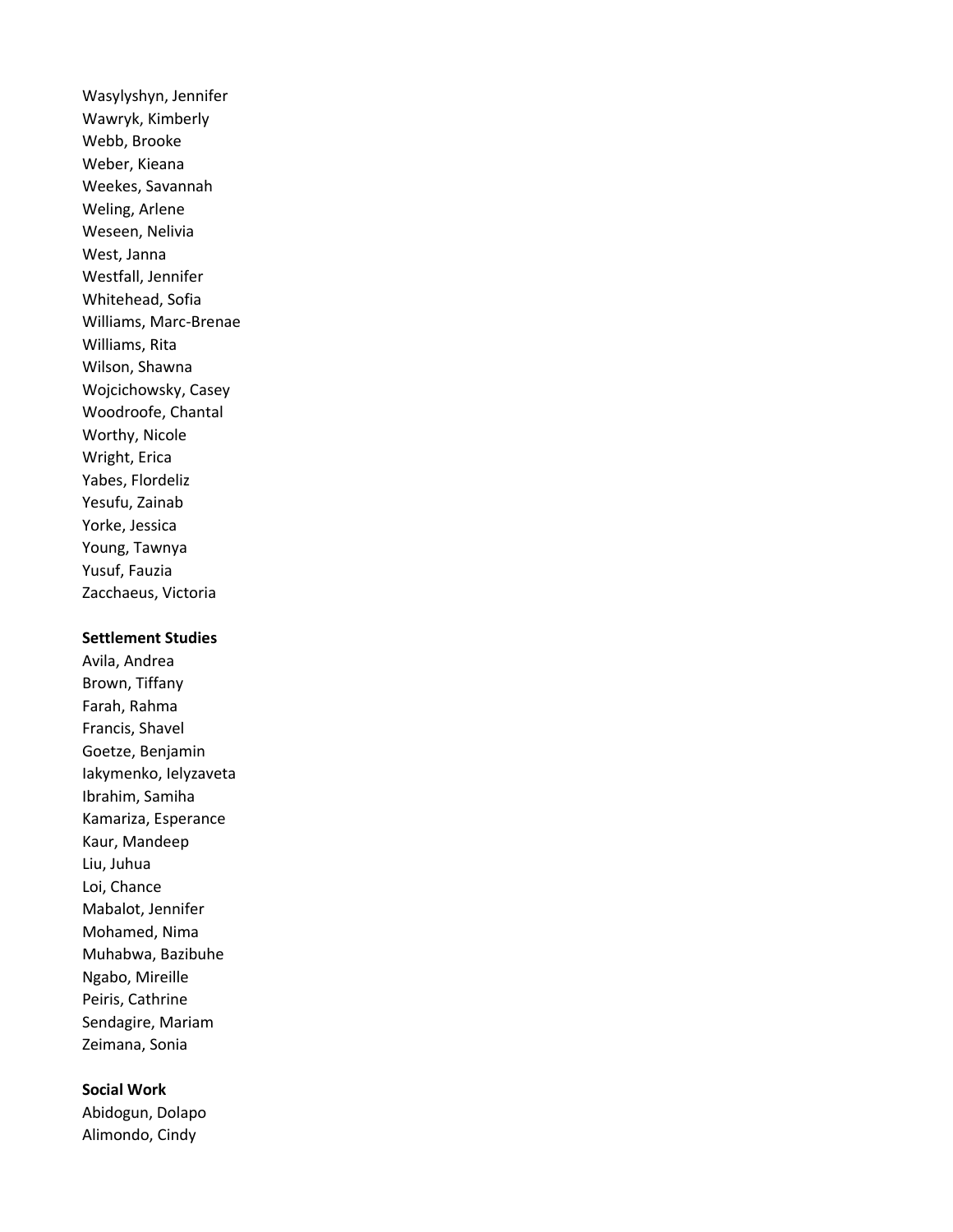Assoue, Ruth Awasis, Tineal Ayebie, Bile Banga Mondzoula, Michelle Bashir, Idil Bodnar-McLeod, Leah Carpio, Rosca De Vega, Crisabel Dempster, Nicholas Doepker, Jamie Fennema, Stephanie Ferrell, Regine Garford, Kellee Hall, Crystal Hancharuk, Carrie Hassan, Elias Hutchinson, Kristina Karimu, Michaela Kaur, Gurmeet Kiefert, Julie Kim, Laura Manysiak, Korie Monday, Hannah Olanrewaju, Rukayat Quito, Jessica Radke, Nicole Radogoshi, Andia Rivard, Daylynn Sandberg, Emma Sandhu, Jassmeen Sandhu, Sahijdeep Schmidt, Abbey Sidhu, Jaskirat Subedi, Ankur

### Therapeutic Recreation (certificate)

Amyot, Morgan Bendigurin, Erika Hunt, Breanne Johann, Alisha Schiele, Tanya

## Therapeutic Recreation (diploma)

Navkirat Agotnes, Shannon Alas, Christine Andrusiak, Brandi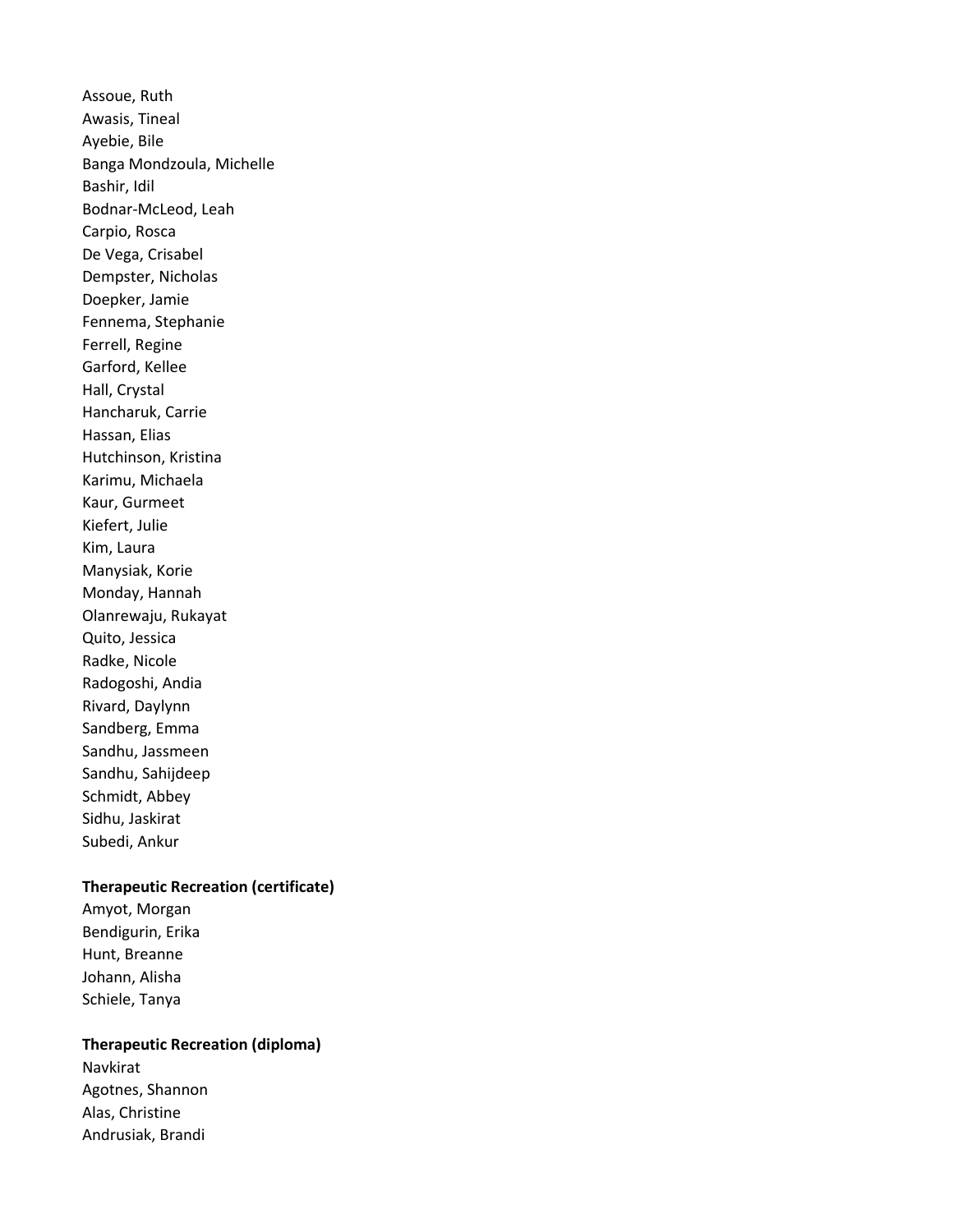Arizala, Jenny Bardak, Katelyn Chorzempa, Rachel Cormier, Brenda Craig, Mackenzie Duncan, Michelle Gengler, Garrett Hilton, Chantel Holm, Abi Johre, Sarah Klassen, Naomi Kyfiuk, Mackenzie Lautrup, Krystyna Lowrie, Kathryn Mailloux, Mikayla Maroney, Hailey Morris, Sia Morrison, Rebecca Mowbray, Aimee O'Connor, Shelby Or, Naama Predy, Jessica Reich, Rebecca Selte, Elyssa Sring, Srey Thurgate, Brittany Undershultz, Haleigh Vickers, Ann-Marie

#### Transitions to Employment

Adatia, Aliyah Ault-Toupin, Tristan Benstead, Chris Cada, Leif Dale, Justice Derijck, Cody Fischer, Matthew Fleming, Peter Gaudin, Eric Halcrow, Jonah Hanak, Michaela Harder, Jerrica Howard, Georgia Kannenberg, Ethan Laboucan, Lydia Loveday, Alandra Macapinlac, Patrick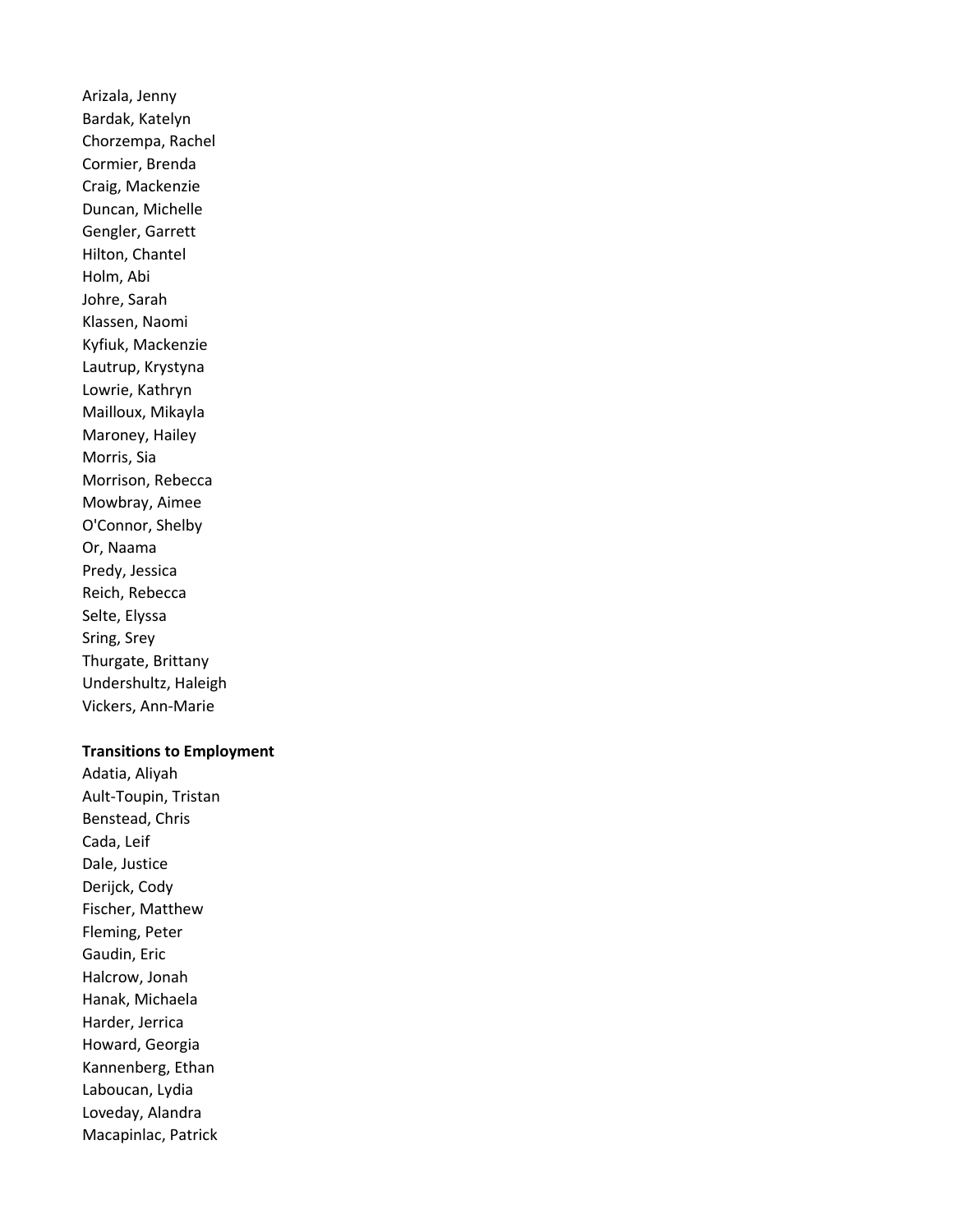Mah, Hewson Malo, Leanne Matkin-Szilagyi, Elijah McDonald, Justis McElroy, Carson Morrison, Zachary Murphy, Austin Nachai, Matthew Ouimet, Caitlin Piom, Bol Rietveld, Ross Ringor, Mark Santos, Janina Shetty, Vedanth Siffledeen, Reema Talma-Kelly, Jenna Troitsky, Gerald Vuong, Danny Williams-Bellion, Samantha Wolff, Andrew

#### Veterinary Office Assistant

Anderson, Kasidy Billings, Madison Buchart, Maiya Campbell, Samantha Carey, Kacey Christian, Christine Dietze, Carli Dueck, Hailey Ferenac, Melissa Flint, Megan Froehler, Chloe George, Jowie Goldfeder, Sheila Groth, Amy Lammeren, Jaide Liebig, Sydney Maganito, Ivy Morrison, Lillyanna Moss, Maxine Pullan, Sheyen Reyes, William Scotvold, Emily Scriver, Celest Sloan, Kaitlyn Sokolowski, Veronika